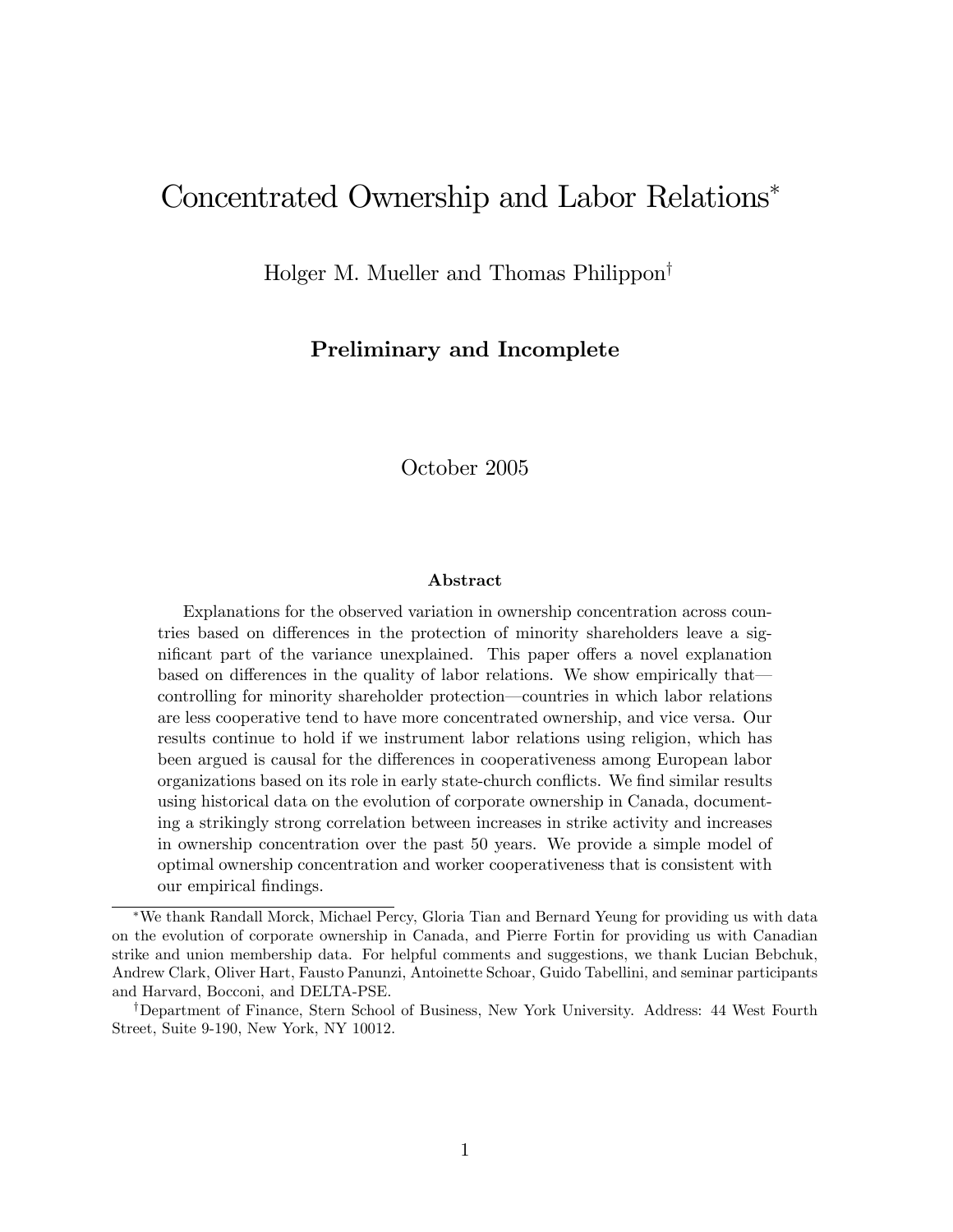# Introduction

The role of trust and social capital for economic development has been the object of much research. While Banfield (1958) and Putnam (1993) focus on social and political development, Fukuyama (1995) argues that trust is vital for the development of largescale organizations and firms. Indeed, La Porta, Lopez-de Silanes, Shleifer, and Vishny  $(1997)$  find that—across countries—trust is positively correlated with the relative success of large firms.<sup>1</sup>

While there is increasing evidence that social capital matters for economic outcomes, Guiso, Sapienza, and Zingales (2005a) rightly point out that we still know relatively little about the precise mechanism leading from one to the other. Arguably, social capital may foster cooperative relations among individuals (Fukuyama (1995)). But the precise channel through which individuals' cooperativeness affects economic behavior, institutions, and development is likely to depend on the specific context. To make progress along these lines, it would therefore seem that one must narrow the focus. This is what we do here. We focus on a particular form of cooperative relations: cooperative labor relations. And we focus on a particular economic outcome: the structure of corporate ownership.

We begin with a simple model suggesting how differences in the cooperativeness of labor relations might translate into different optimal levels of ownership concentration. The model is based on two key assumptions, both of which appear uncontroversial: i) less than full ownership leads—due to the usual free-rider problem—to insufficient monitoring, and ii) concentrated ownership entails a cost from forgone diversification benefits. While trading off these costs and benefits pins down an optimal level of ownership concentration, our interest lies in the comparative statics properties of the solution: as workers behave less cooperatively, the need for monitoring increases. To ensure a higher monitoring intensity, the firm's ownership concentration must increase correspondingly.<sup>2</sup> While we cannot, and

<sup>&</sup>lt;sup>1</sup>LLSV measure the relative success of large firms as the fraction of total sales of the largest 20 publicly traded Örms in a country relative to the countryís GDP. Other studies showing that trust matters for economic development are, e.g., Knack and Keefer (1997), Zak and Knack (2001), Guiso, Sapienza, and Zingales (2004a), Guiso, Sapienza, and Zingales (2004b), Guiso, Sapienza, and Zingales (2005b), and Tabellini (2005). For a recent survey, see Guiso, Sapienza, and Zingales (2005a).

<sup>2</sup>For parsimony, we assume that workers are monitored by a large shareholder/manager. But the idea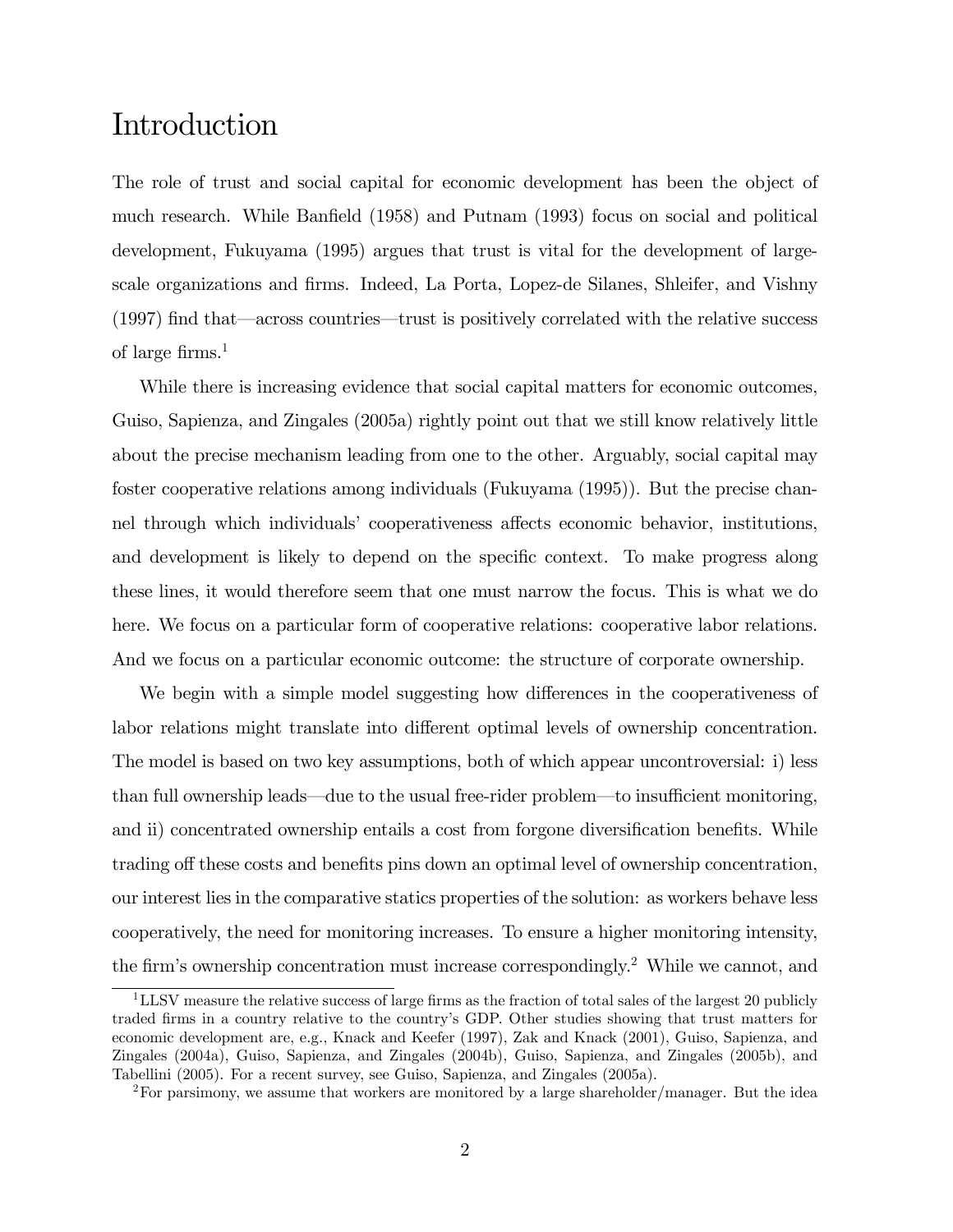do not want to, exclude the possibility that there is a feedback effect from ownership concentration to cooperative labor relations, we focus on the link from labor relations to ownership concentration. This assumes, of course, that there is an exogenous component to whether or not labor relations are cooperative. As we argue in our subsequent empirical analysis, there is indeed such an exogenous component, which is related to the political struggle between the church and state more than 100 years ago.

The main part of our empirical study consists of a cross-country analysis. As La Porta, Lopez-de Silanes, and Shleifer (1999) show, the widely held firm envisioned by Berle and Means (1932) seems to be the exception rather than the norm. In most countries around the globe, firms tend to be controlled by rich individuals and families, not by dispersed shareholders. In their seminal study, La Porta, Lopez-de Silanes, and Shleifer (1999) show that this prevalence of tightly held Örms can, at least partly, be explained by poor legal protection of minority shareholders. And yet, explanations based on differences in investor protection leave a significant fraction of the variance unexplained.

Guided by our model, we test whether the extent to which labor relations are cooperative can explain differences in ownership concentration across countries. We measure the cooperativeness of labor relation using data from two different surveys as well as different calender years. The respective country rankings are remarkably similar, both across surveys and across time. This high level of persistence is also consistent with Blanchard and Philippon (2002), who show that strike data from the 1960s can predict country rankings of cooperative labor relations from the 1990s. Finally, at least for Europe, we find that the classiÖcation of countries into those with cooperative and hostile labor relations suggested by our survey data accords well with the qualitative description by Crouch (1993). Taken together, this suggests that our survey data seems to capture quite well actual differences in labor relations across countries.

Our sample consists of 21 Western and 7 Asian countries. Controlling for differ-

straightforwardly extends to a two-tier setting in which ownership and management are separated: as workers behave less cooperatively, the firm's manager must, or should, expend more effort in monitoring workers. That is, the *manager's* moral hazard problem vis- $\hat{a}$ -vis shareholders increases. This, in turn, increases the need to monitor the manager, and hence the large shareholder's optimal minitoring intensity, which in turn increases the optimal level of ownership concentration.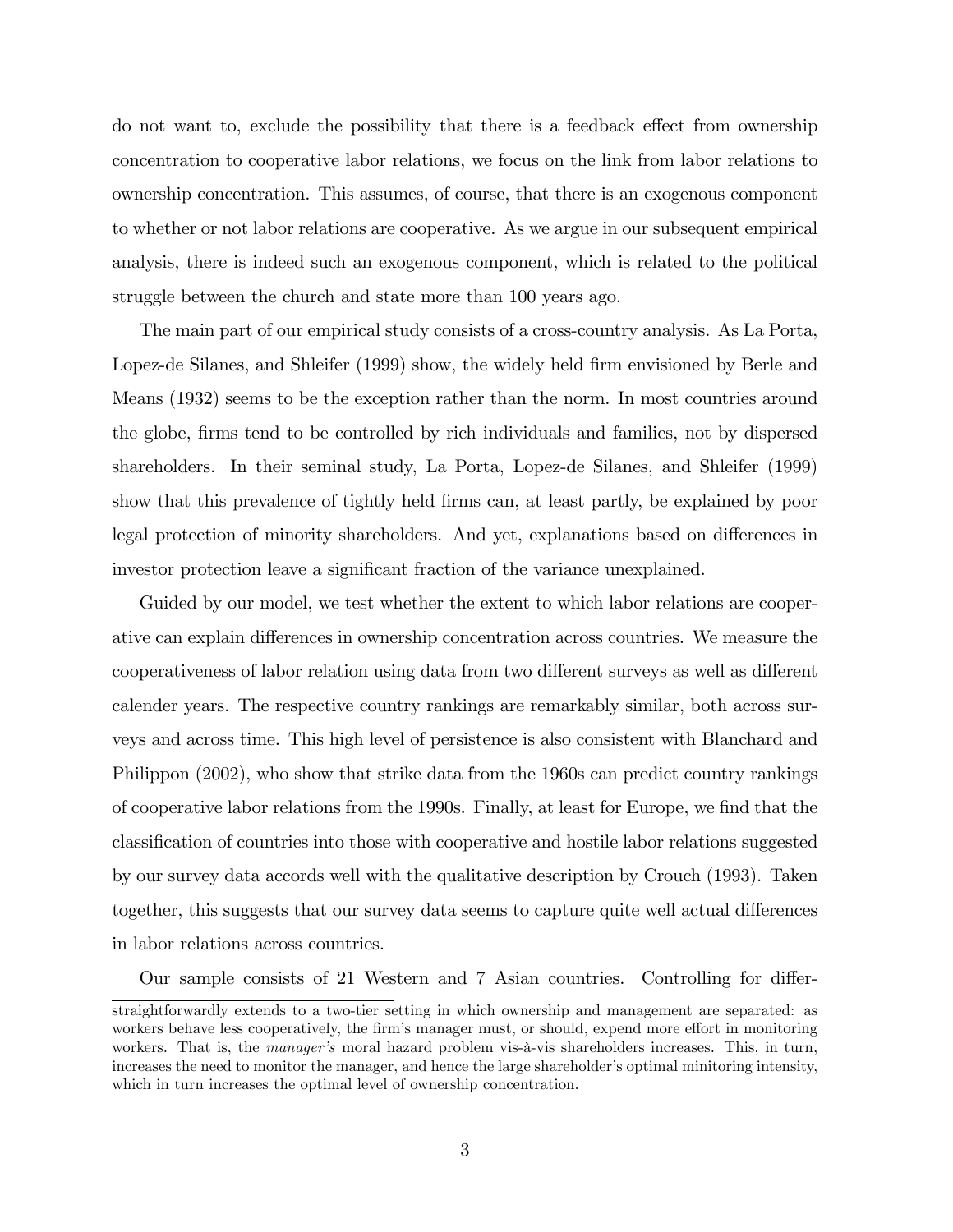ences in the level of minority shareholder protection—which remains significant in our regressions—we find a strongly significant and negative effect between the cooperativeness of labor relations and measures of ownership concentration used in previous studies. This result remains unchanged if we consider only Europe, only Asia, or only Western countries. Perhaps equally interesting, however, is what factors do not matter for ownership concentration. Roe  $(2003)$ , for instance, has argued that "social democracies"—countries in which labor has a strong lobby leading to protective labor regulations—exhibit more concentrated ownership. Likewise, it has been argued that countries in which labor unions are strong and powerful have more concentrated ownership. We find that, once we control for the cooperativeness of labor relations, none of these factors matter. Hence, it is not just *some* aspect of labor relations that matters for ownership concentration; it is precisely whether or not labor relations are cooperative.<sup>3</sup>

We include more control variables in our regressions, based on possible alternative theories of ownership concentration. Among these variables are, e.g., efficiency of the judicial system, risk of expropriation, repudiation of contracts by governments (all from La Porta, Lopez-de Silanes, Shleifer, and Vishny (1998)), the political orientiation of countries on a left-right scale (from Roe  $(2003)$ ), and a measure of private benefits of control (from Dyck and Zingales (2004)). While some of these variables enter with the right sign, none of them turns out to be significant.

Let us briefly come back to our initial remark that, in order to learn about the channels through which social capital affects economic outcomes, one must narrow the focus. Arguably, cooperative labor relations are a *specific* form of social capital. An interesting question is whether cooperative labor relations are merely a consequence of high general social capital, or whether social capital is context-specific in the sense that high general social capital does not necessarily imply cooperation in specific settings. To shed light on this issue, we include as a control variable a measure from the World Value Survey (WVS) indicating whether people think other people can be trusted. This measure has

<sup>&</sup>lt;sup>3</sup> On a priori grounds, there is nothing suggesting that union strenght and cooperative labor relations should be related. Scandinavia, for instance, has powerful yet cooperative unions. In France and Italy, on the other hand, unions are only moderately powerful, yet they are aggressive. Empirically, the correlation between union strenght and our measure of cooperative relations is close to zero.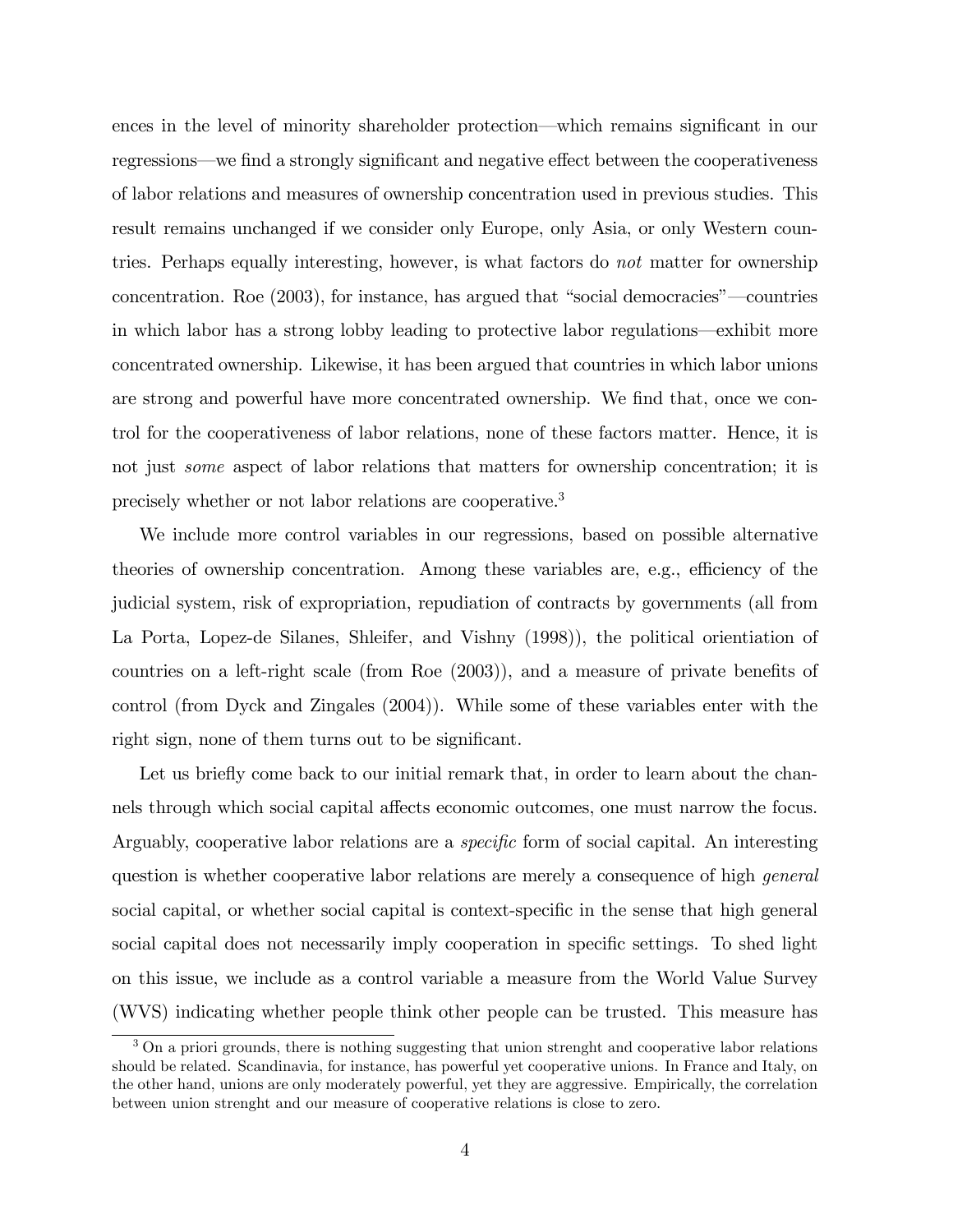been widely used in previous studies as a measure of general social capital. We also include another measure from the WVS indicating whether people think family is important. Neither measure is significant, suggesting it is not social capital per se that matters, but the precise way in which social capital enters in specific economic contexts.

Taking the issue of endogeneity seriously, we next ask what drives the differences in labor relations across countries suggested by our data. As we argued earlier, at least for the case of Europe, our relative country rankings are remarkably consistent with the classification offered by Crouch  $(1993)$ .<sup>4</sup> According to Crouch, the origin of these differences lies in the struggle over political space between the church and the emerging liberal states of the late 19th century. (In some countries, like France, this struggle dates back to the 18th century). While the Anglican and Lutheran churches had little problem sharing political space, the Roman Catholic Church challenged the state's authority, leading to overt conflict and retribution by the state in the form of suppression of any kind of organized interest, including labor organizations. Based on Crouch's argument, we instrument labor cooperativeness by either the fraction of Protestants or Catholics in the respective countries, controlling for legal origin. Either way, labor cooperativeness remains significant and negatively related to concentrated ownership.<sup>5</sup>

The final part of our paper is devoted to specific countries. We first discuss the Japanese experience before and after World War II. Before the war, Japan had concentrated ownership and hostile labor relations; after the war it had dispersed ownership and cooperative labor relations. Similarly, in todayís Korea ownership of chaebols is highly concentrated and labor relations are hostile, despite the fact that "Korean labor institutions are a virtual replica of Japan's" (Yoon (2005)). While broadly consistent with our theory, evidence from both countries also suggests there may be a feedback effect from ownership concentration to labor relations.

Another country we consider in more detail is Canada. Canada is particularly interest-

<sup>4</sup>Crouch (1993) only considers European countries in his analysis.

<sup>&</sup>lt;sup>5</sup>Two countries do not follow the general pattern that Catholicism is associated with concentrated ownership: Ireland and Austria. This suggests it is not religion per se that matters, but the precise way in which the political struggle between the church and state took place in the historial context. This is important, as it helps us justify our exclusion restriction when running IV regressions. See Section 4.1 for a discussion of this issue.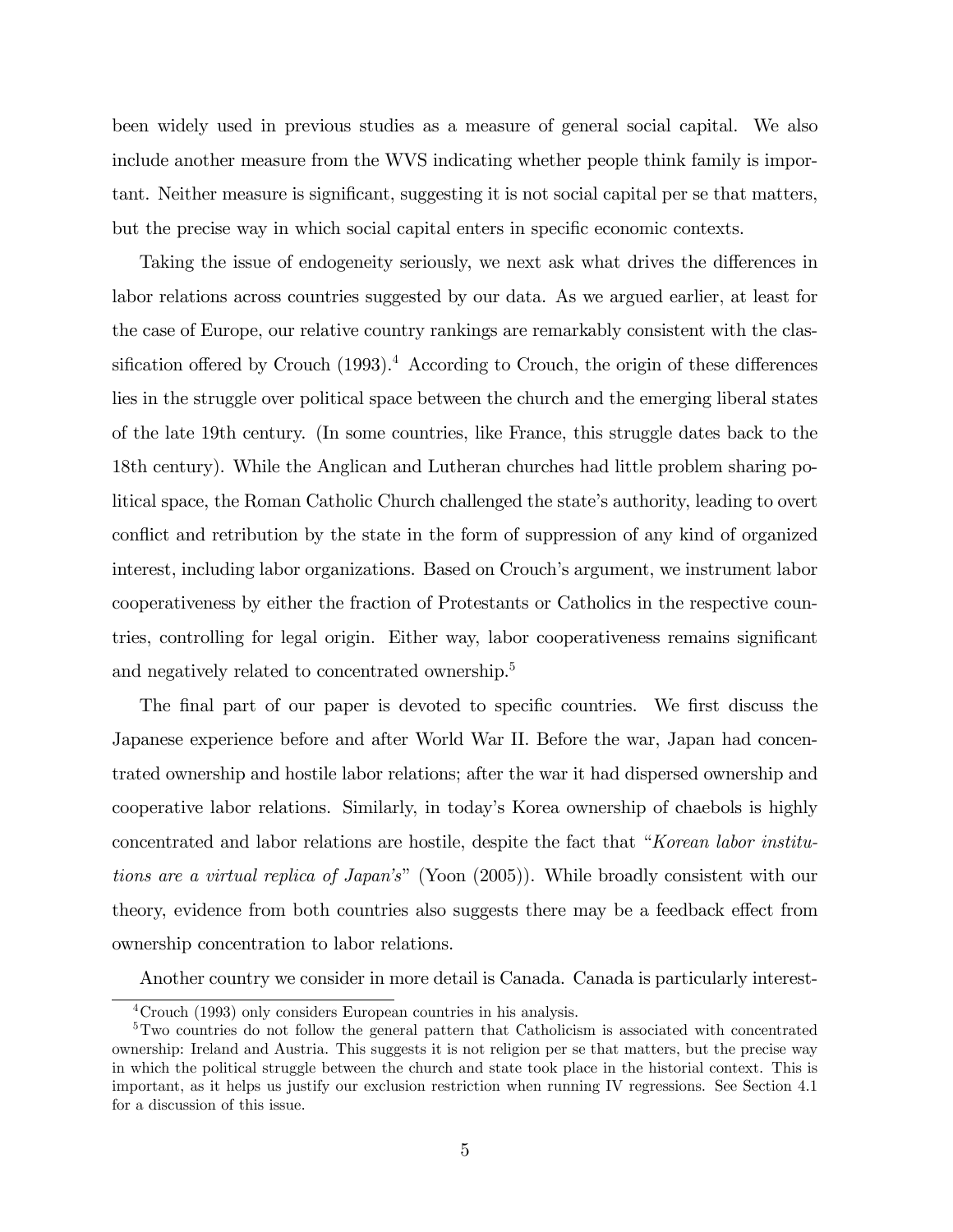ing, for Quebec is French-Catholic while the rest of Canada is English-Protestant. Consistent with our theory, strikes are more prevalent—and ownership is more concentrated—in Quebec relative to the rest of Canada. We moreover test whether our theory can help explain the evolution of corporate ownership in Canada over the past 50 years. We regress changes in the percentage of family-controlled and widely held firms, respectively, on changes in strike activity, where the latter is a proxy for the (non-)cooperativeness of labor relations. In either case, the correlation is significant and remarkably strong, with the coefficient having the predicted sign: as strike activity increases, the fraction of family-held firms increases, while the fraction of widely held firms decreases.<sup>6</sup>

The rest of this paper is organized as follows. Section 1 presents the model. Section 2 contains the basic OLS regressions. Section 3 considers alternative explanations for concentrated ownership. Section 4 offers a brief historical synopsis of the influence of church-state conflicts on labor relations in Europe, followed by IV regressions using religion as an instrument for labor relations. It also contains a brief discussion of Japan and Korea. Section 5 focuses on Canada. Section 6 concludes.

## 1 The Model

We present a simple model of optimal ownership concentration based on the notion that i) less than full ownership leads to insufficient monitoring, and ii) concentrated ownership entails forgone diversification benefits. While there are many other factors that potentially affect a firm's ownership concentration, these two assumptions, in particular, appear to be widely accepted. As we will show, they quite naturally generate the prediction that a decrease in workers' cooperativeness—meaning they need to be monitored more intensely—implies a higher optimal ownership concentration.

There are two types of agents: workers and a large shareholder/manager who runs the firm. Workers can be of two types. A fraction  $1 - \alpha$  of the firm's workers behaves cooperatively, meaning they produce output  $Y$  even if they are not monitored. The remaining fraction  $\alpha$  behaves non-cooperatively, meaning they produce Y only if they are

 $6$ The two fractions do not add up to one: there are also state- and foreign-owned firms.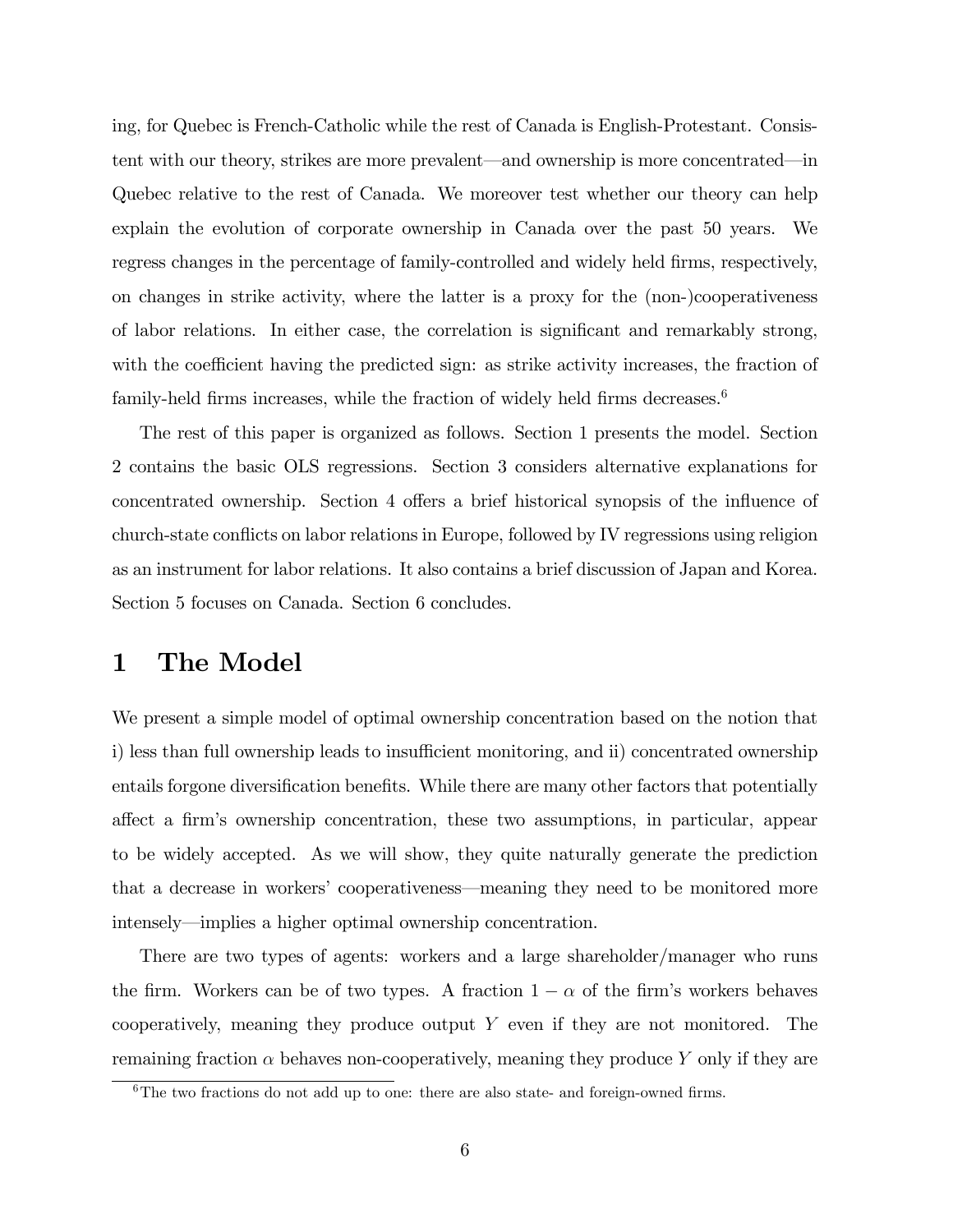monitored; otherwise they produce zero output.<sup>7</sup>

Let  $\beta$  denote the large shareholder's fractional ownership of the firm. Due to the usual free-riding argument only the large shareholder monitors; the remaining shareholders are small and thus passive (cf., Burkart, Gromb, and Panunzi  $(1997)$ ). Let m denote the probability with which the large shareholder monitors, and let  $c(m) = \frac{\gamma}{2}m^2$  denote the large shareholder's private cost of monitoring. Consequently, non-cooperative workers' expected output is  $mY$ , implying total firm output is  $(1 - \alpha)Y + \alpha mY$ .

The question we are ultimately interested in is how the firm's optimal ownership concentration depends on workers' cooperativeness, expressed by the variable  $\alpha$ . In our model, concentrated ownership has both costs and benefits. The benefit is that it mitigates the externality problem associated with monitoring: large shareholders internalize more of the benefits from their monitoring, which implies they monitor more, which in turn implies the Örmís (non-cooperative) workers produce more output. The cost of concentrated ownership is that large shareholders forgo benefits from diversification. We model these costs by assuming that the large shareholder—in addition to his monitoring cost—incurs a private cost  $d(\beta)$  from lack of diversification. Quite naturally, we would expect that  $d(\beta)$  is increasing in  $\beta$ .

Working backwards, let us first determine the large shareholder's optimal monitoring intensity  $m^*$  as a function of his ownership share  $\beta$ . The large shareholder chooses m to maximize

$$
\beta((1-\alpha)Y + \alpha mY) - \frac{\gamma}{2}m^2,
$$

which implies  $m^*$  is given by

$$
m^* = \frac{\beta \alpha Y}{\gamma}.\tag{1}
$$

As one might expect,  $m^*$  is increasing in both  $\beta$  and the extent to which workers need to be monitored, expressed by the variable  $\alpha$ .

Taking the effect of  $\beta$  on the large shareholder's monitoring effort as given, we can next determine the value of  $\beta$  that maximizes total shareholder wealth, which includes the large

<sup>&</sup>lt;sup>7</sup>Interpreting  $\alpha$  as a fraction is only one of several possible interpretations. Another is that  $\alpha$  represents the *degree* to which workers behave non-cooperatively, e.g., with probability  $\alpha$  workers behave noncooperatively and with probability  $1 - \alpha$  they behave cooperatively.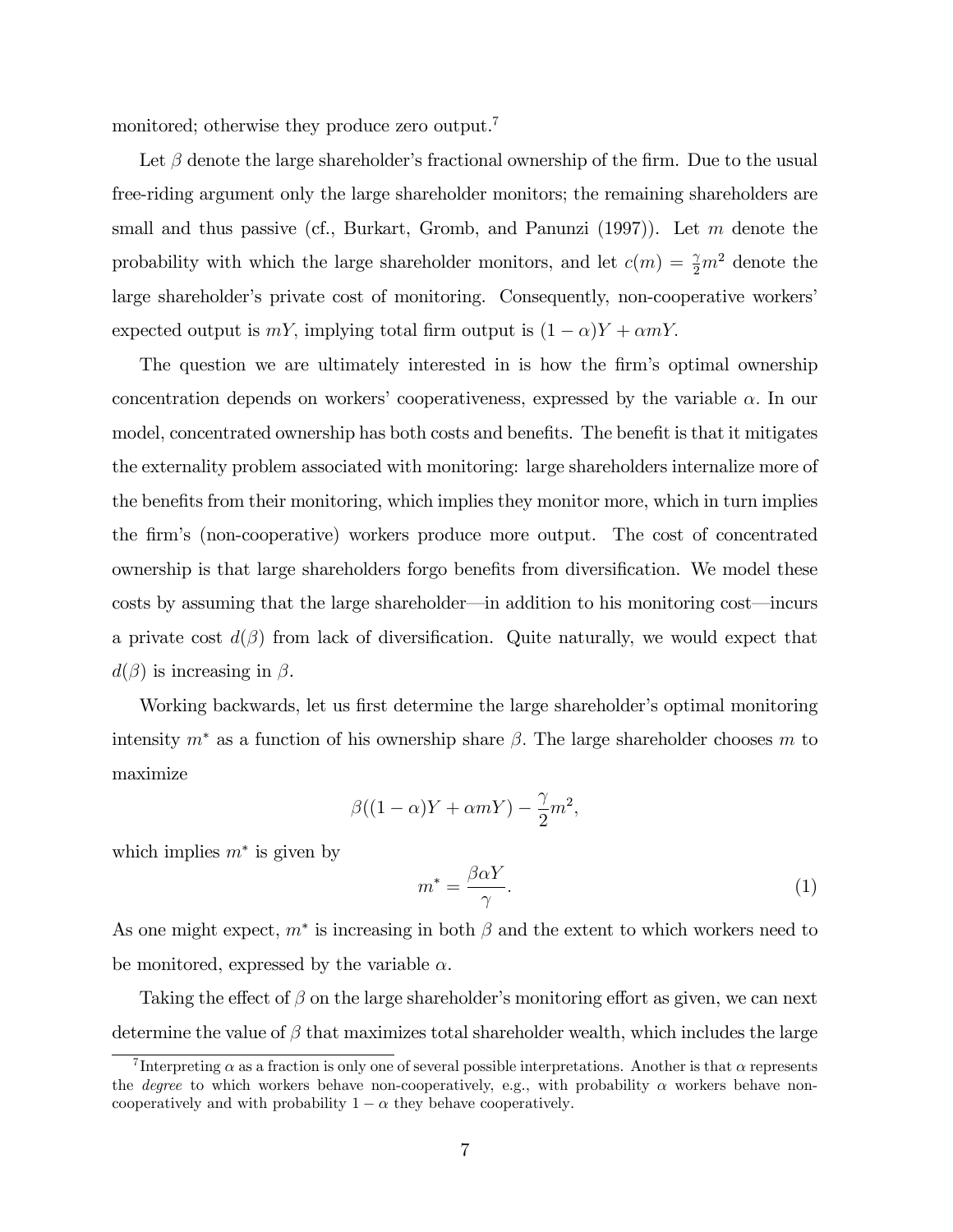shareholder's monitoring cost  $c(m)$  as well as his cost  $d(\beta)$  from lack of diversification.<sup>8</sup> Noting that  $m^* = m^*(\alpha, \beta)$ , the optimal value of  $\beta$  solves

$$
\max_{\beta \in [0,1]} (1 - \alpha)Y + \alpha m^* Y - \frac{\gamma}{2} (m^*)^2 - d(\beta).
$$

Using  $(1)$ , this maximization problem simplifies to

$$
\max_{\beta \in [0,1]} (1 - \alpha)Y + \frac{1}{\gamma} \alpha^2 Y^2 \beta (1 - \frac{\beta}{2}) - d(\beta).
$$
 (2)

Denote the solution to (2) by  $\beta^*$ . Without making any assumptions about  $d(\cdot)$ , the fact that the maximand in (2) is supermodular in  $(\alpha, \beta)$  implies that  $\beta^*$  is non-decreasing in  $\alpha$  (cf., Milgrom and Shannon (1994)). If in addition the function  $d(\cdot)$  is differentiable and  $\beta^*$  lies in the interior of [0, 1], then  $\beta^*$  is (even) strictly increasing in  $\alpha$ .

Let us summarize. As workers become less cooperative ( $\alpha$  increases), the need for monitoring them increases. To secure a higher monitoring intensity, the firm's ownership concentration must therefore increase as well. Implicit in this statement, of course, is the notion that there is cost of concentrated ownership—expressed by the cost function  $d(\beta)$ —that pushes the optimal ownership concentration below  $\beta^* = 1$ . Absent such a cost full ownership is always optimal—regardless of  $\alpha$ —as it solves the externality problem associated with the large shareholder's monitoring.<sup>10</sup>

The above model is based on a minimal set of assumptions. In particular, the two key assumptions driving our main result—namely, that less than full ownership leads to insufficient monitoring and that concentrated ownership entails forgone diversification benefits—appear to ring true. Hence, we would expect that the main prediction

$$
\frac{1}{\gamma}\alpha^2 Y^2(1-\beta) = d'(\beta^*).
$$

Implicit differentiation with respect to  $\alpha$  yields

$$
\frac{d\beta^*}{d\alpha} = \frac{2\alpha(1-\beta)}{d''(\beta^*)\frac{\gamma}{Y^2} + \alpha^2} > 0.
$$

<sup>10</sup>This is easy to see. If  $d(\beta) \equiv 0$  the maximand in (2) has a global maximum at  $\beta = 1$ .

<sup>&</sup>lt;sup>8</sup>Hence, we adopt the standard "IPO perspective" in which the owner of a firm sells a fraction  $1-\beta$ to infinitesimally small shareholders at a price that rationally incorporates the effect of his monitoring effort on the firm's value (cf., Burkart, Gromb, and Panunzi (1997)).

<sup>&</sup>lt;sup>9</sup>Alternatively, if one assumes that  $d(.)$  is differentiable, increasing, and convex, one can compute  $d\beta^*/d\alpha$  directly. Accordingly,  $\beta^*$  is given by the first-order condition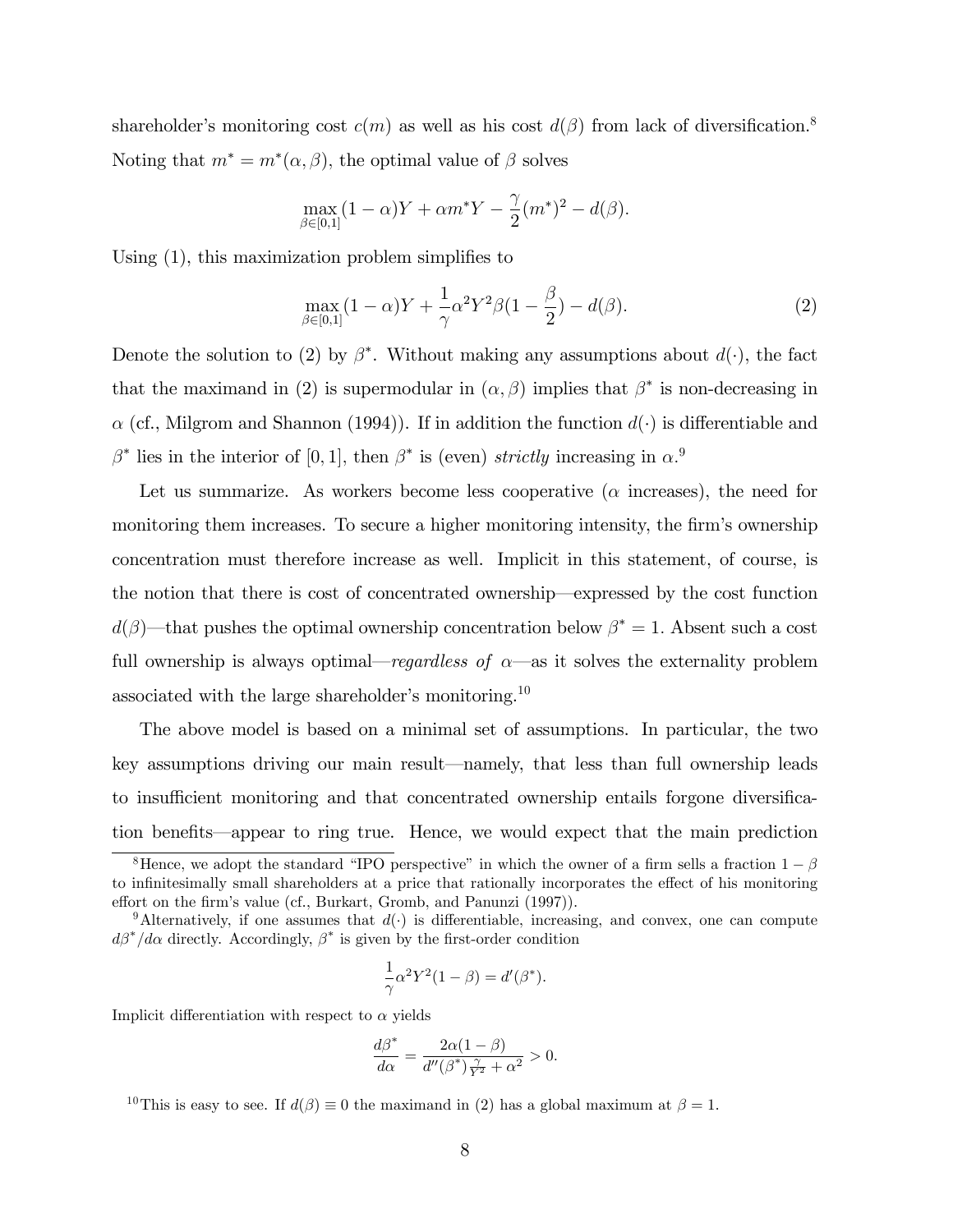of our model—namely, that less cooperative labor relations imply more concentrated ownership—might also come out of a richer and less parsimonious model than ours. In the following, we will now test whether our prediction holds true empirically.

# 2 Cross-Country Analysis

#### 2.1 Data on Ownership & Control

We use three sources of data on the degree of family control in different countries. The data is listed in Table 1a.

Faccio and Lang (2002) (henceforth FL) provide data for 13 Western European countries from the time period between 1996 and 1999: Austria, Belgium, Finland, France, Germany, Ireland, Italy, Norway, Portugal, Spain, Sweden, Switzerland and the United Kingdom. They measure ownership in terms of cash flow rights and control in terms of voting rights, and they report the data separately for financial and for non-financial firms. The number of companies ranges from 69 in Ireland to 1953 in the UK. The authors define control when a shareholder holds at least 20% of the votes. Ultimately, families control  $44.29\%$  of the firms, and the state  $4.14\%$ . Family control ranges from  $23.68\%$  in the UK to 64.82% in France. Faccio and Lang (2002) also report the fraction of total market value controlled by the top 5 families. This fraction ranges from 4% in the UK to 25% in Portugal. For the United States, we use the data from Gadhoum, Lang, and Young (2005), which is assembled in a way that makes it directly comparable to the FL data. Table 2b reports the correlations among these various measures of family control. The correlation between the measures based on the number of Örms and the measures based on the fraction of market capitalization is 54%.

Claessens, Djankov, and Lang (2000) (henceforth CDL) provide data for 9 East Asian countries in 1996: Hong Kong, Indonesia, Japan, South Korea, Malaysia, the Philippines, Singapore, Taiwan and Thailand. The number of companies ranges from 120 in the Philippines to 1,240 in Japan. Family control ranges from 13.1% in Japan to 68.6% in Indonesia. Table 2a shows that, for the Asian sample, the correlation between the measures based on the number of Örms and the measures based on the fraction of market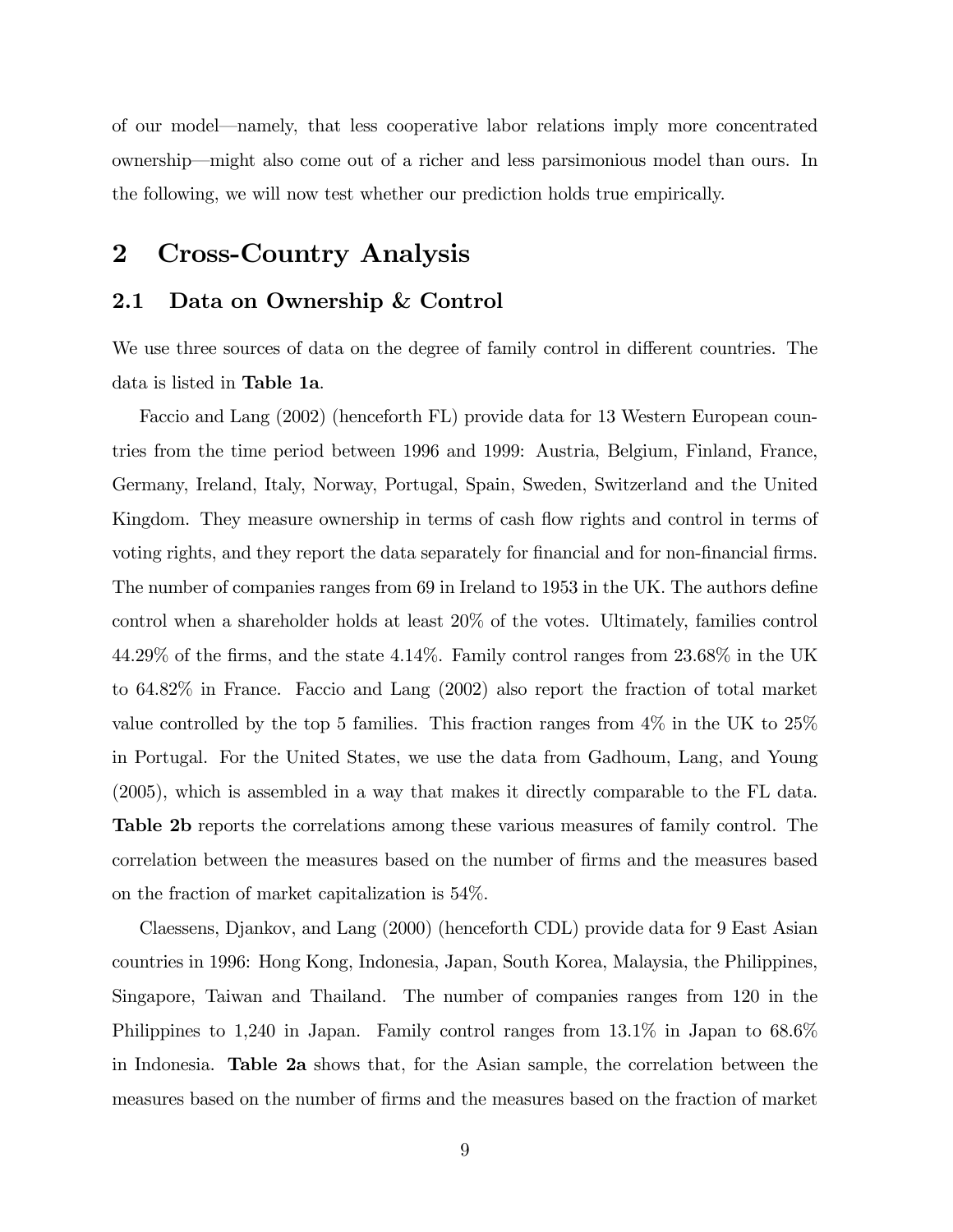capitalization is 58%.

For the remaining countries, we draw on La Porta, Lopez-de Silanes, and Shleifer (1999) (henceforth LLS), who study corporate ownership in 27 wealthy economies. For each country, LLS create three measures of the prevalence of family control. The first two measures are based on the top 20 firms ranked by market capitalization of common equity at the end of 1995. LLS define control using a  $20\%$  cutoff, and they report the fraction of top-20 firms controlled by families, which ranges from  $0\%$  in the UK to 70% in Hong Kong, as well as the value weighted fraction, which ranges from 0% in the UK to  $63.42\%$  in Hong Kong. The third measure is the fraction of family controlled firms in a sample of mid-sized companies. Table 2c shows that the correlation among the various measures in the LLS sample ranges from 67% to 93%.

We wish to construct a consistent measure of family control for all 30 countries for which we have both ownership data and data on labor relations. Unfortunately, CDL-FL and LLS construct their respective measures in different ways. On the one hand, CDL and FL cover relatively few countries, but look at essentially all the publicly traded companies in these countries. On the other hand, LLS cover more countries, but only look at the top 20 companies, and their selection criteria makes it potentially more difficult to compare large and small countries. Given these issues, we proceed in two steps. Whenever possible, we use the two measures of family control from CDL-FL, which are constructed based on a large sample of companies in each country: the fraction of family controlled firms using the  $20\%$  cutoff, and the fraction of market capitalization controlled by the top 5 families. For those countries that are covered only by LLS, we use predicted values from the following regression

$$
Fam_{i,j}^{CDL-FL} = \alpha_j + \beta'_j Fam_i^{LLS} + \varepsilon_{ij}
$$
\n<sup>(3)</sup>

where  $Fam_{i,j}^{CDL-FL}$  is the particular measure j for country i included in either CDL or FL, and  $Fam_i^{LLS}$  is the vector of the three measures reported by LLS (fraction and value weighted fraction in top 20 firms, fraction in mid-sized firms). For the first measure—the fraction of family controlled firms—we obtain an  $R^2$  of 42.9% for the 18 countries covered by both CDL-FL and LLS. For the second measure—the fraction of market capitalization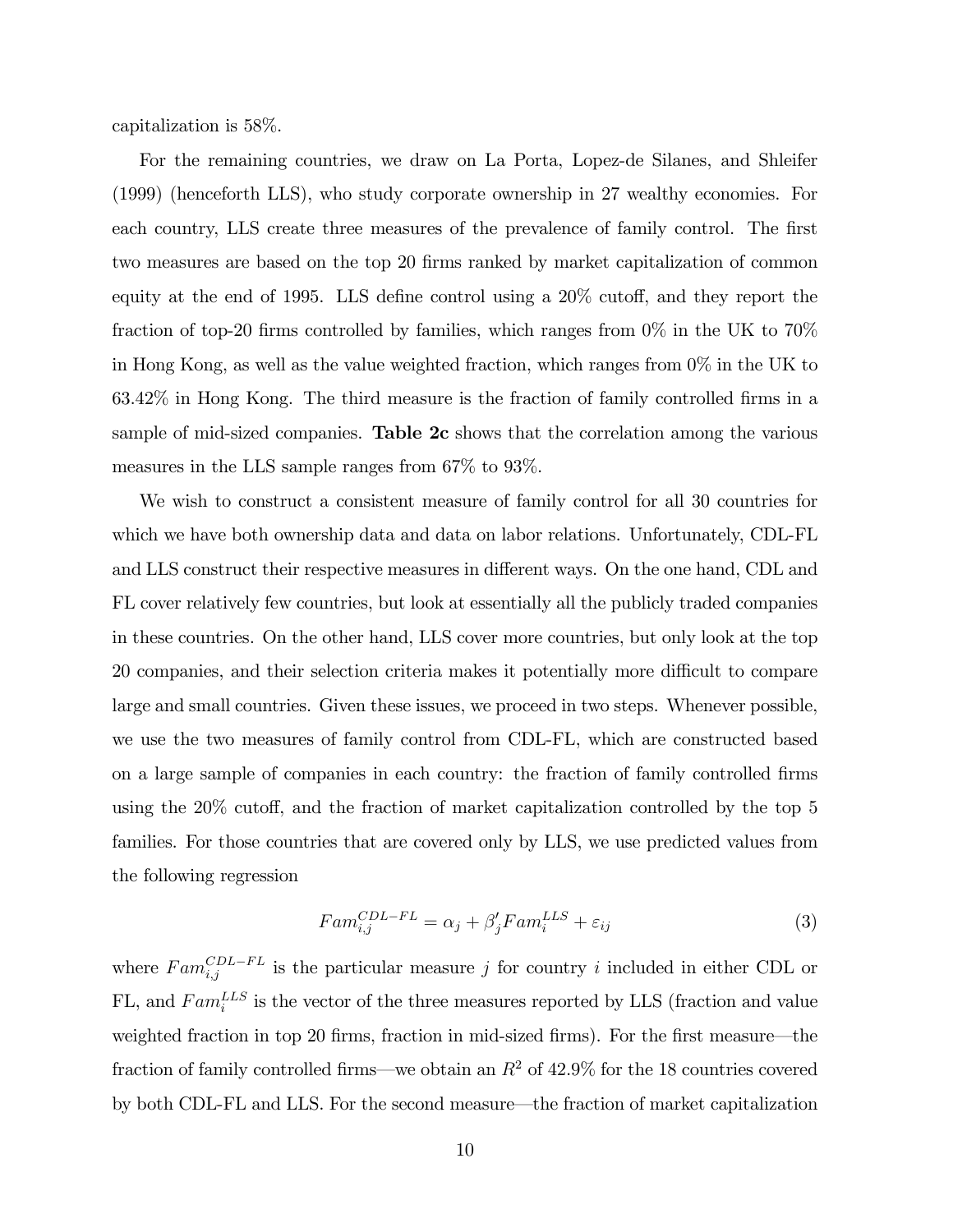controlled by the top 5 families—we obtain an  $R^2$  of 41%.

### 2.2 Data on Labor Relations

Our data on labor relations, displayed in Table 1b, come from two surveys of business managers. The first survey, published in the Global Competitiveness Report (GCR) by the World Economic Forum, covers 100 countries. The second survey is conducted by IMD, a business school in Lausanne, Switzerland, and is sent out to approximately 4,000 managers in over 60 countries. Since 1993, GCR asks managers about the quality of labor relations in their respective countries. The managers must report if they agree with the statement: "Labor/employer relations are generally cooperative". The responses range from 1, strong disagreement, to 7, strong agreement. In 1999, managers were also asked to report on the collective bargaining power of workers, and on the frequency and severity of strikes. IMD asks a similar question, "Labor relations are generally ... (hostile, productive)", and the managers can choose a number from  $1$  if they disagree strongly to 8 if they agree strongly. Table 2d presents the correlation matrix of these various survey measures.

Two points are most important for us. First, the various country rankings of labor cooperativeness are remarkably persistent over time: the correlation between the GCR rankings in 1993 and 2003, for instance, is 88.6%. This is also consistent with Blanchard and Philippon (2002), who show that the cooperativeness of labor relations today can be well predicted by strike activity in the 1960s. Second, the country rankings are remarkably similar across surveys: the correlations between the various IMD and GCR rankings range from  $83\%$  to  $93\%$ <sup>11</sup>. Note also the strong correlation between the 'labor relation' measure and the 'strikes are rare and always quickly resoved' measure. On the other hand, none of these measure is significantly correlated with the perceived strength of unions. This is good news, for it means that we will be able to distinguish our theory, based on social capital, from alternative theories based on union strenght.

<sup>11</sup>While we only report GCR data from 1993, 1999, and 2003, and IMD data from 1999 and 2003 for brevity, we have data from both surveys for many more years (e.g., we have the IMD country ranking for all years 1996-2004). Regardless of what survey and what year we take, however, the correlation is extrordinarly high.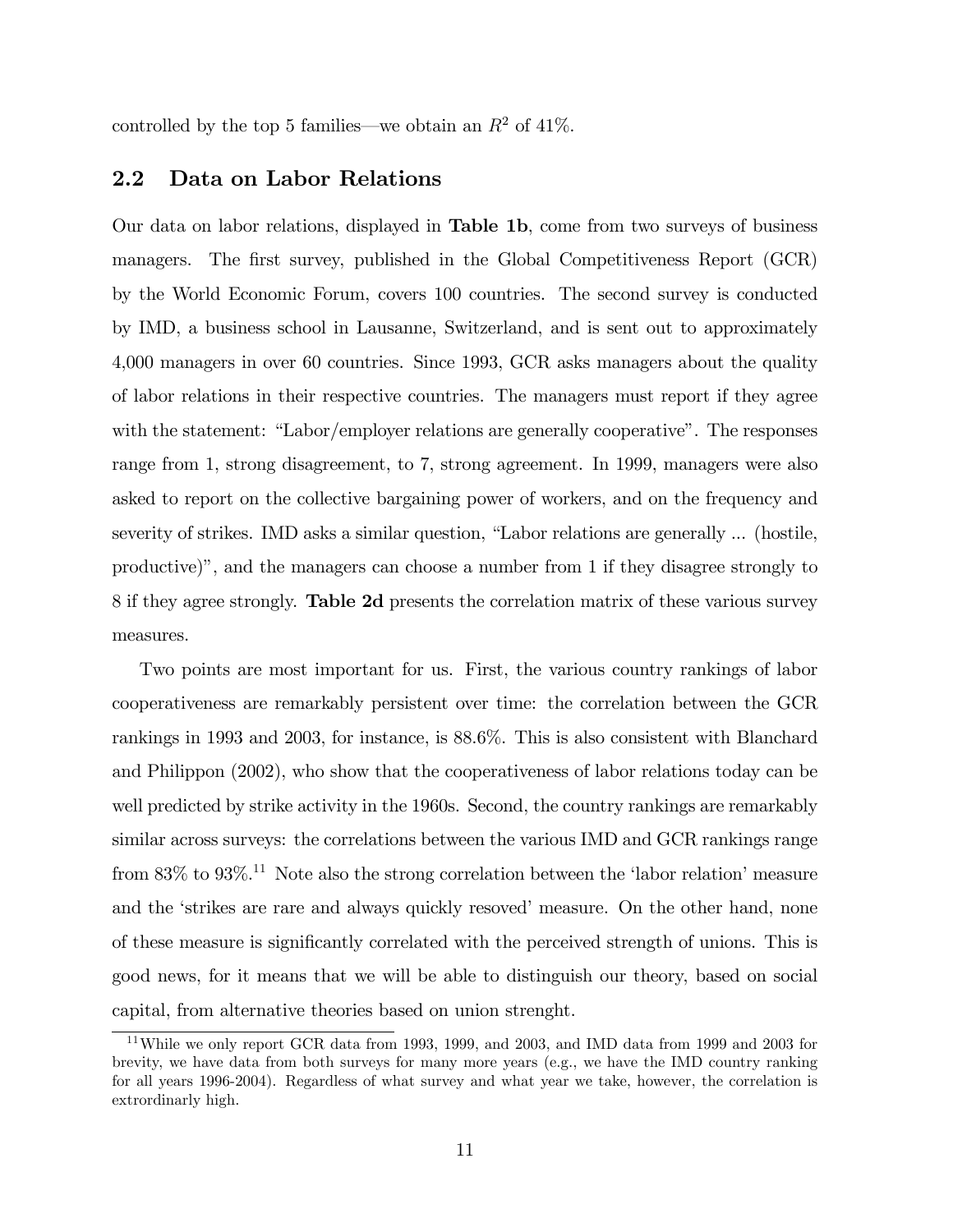Because the various measures of cooperative labor relations are so consistent, both across surveys and over time, none of the issues encountered in the construction of measures of family control arise here. In fact, all the results that we present are robust to using any of the 6 measures of labor relations listed in **Tables 1b and 2d**. For brevity, we choose to work with a single measure, IMD03, which is the most recent measure.

### 2.3 Basic OLS Regressions

Table 3 presents our basic regression, for various definitions of family control and various subsamples. Arguably, the way the data on family control has been constructed, it is clear that there may be systematic effects of country size. All else equal, the top 5 families in Sweden, with a population of 8.8 million, are likely to control more of the stock market than the top 5 families in the US, with a population of 268.7 million. Therefore, we shall always include the log of the total population in 1995 as a control in our regressions. Our basic specification is

$$
Fam_i = \alpha + \beta \ Laboratory{-} LaborCooperativeness_i + \gamma \log (Population_{i,1995}) + \varepsilon_i
$$
 (4)

The first two columns of **Table 3** report the basic regressions using the fraction of familycontrolled Örms and the share of market capitalization controlled by the top 5 families, respectively. In both cases, there is a significant and negative relation between the quality of labor relations and the extent of family control. Also, as expected, we find that our measures of family control are negatively related to country size.

We have two measures of family control defined for all 30 countries. As we have already mentioned, Tables 2a, 2b, and 2c show that the measures based on the fraction of family-controlled Örms are not perfectly correlated with the measures based on the fraction of market capitalization controlled by the top 5 families. From a theoretical perspective, it is unclear which is the better measure. From an empirical perspective, both are probably noisy estimates of the truth, and we have just shown that labor cooperativeness enters negatively and significantly whether we use one or the other. Moreover, given the number of robustness checks that we wish to perform, keeping both variables would not be convenient. Therefore, we construct the first principal component of these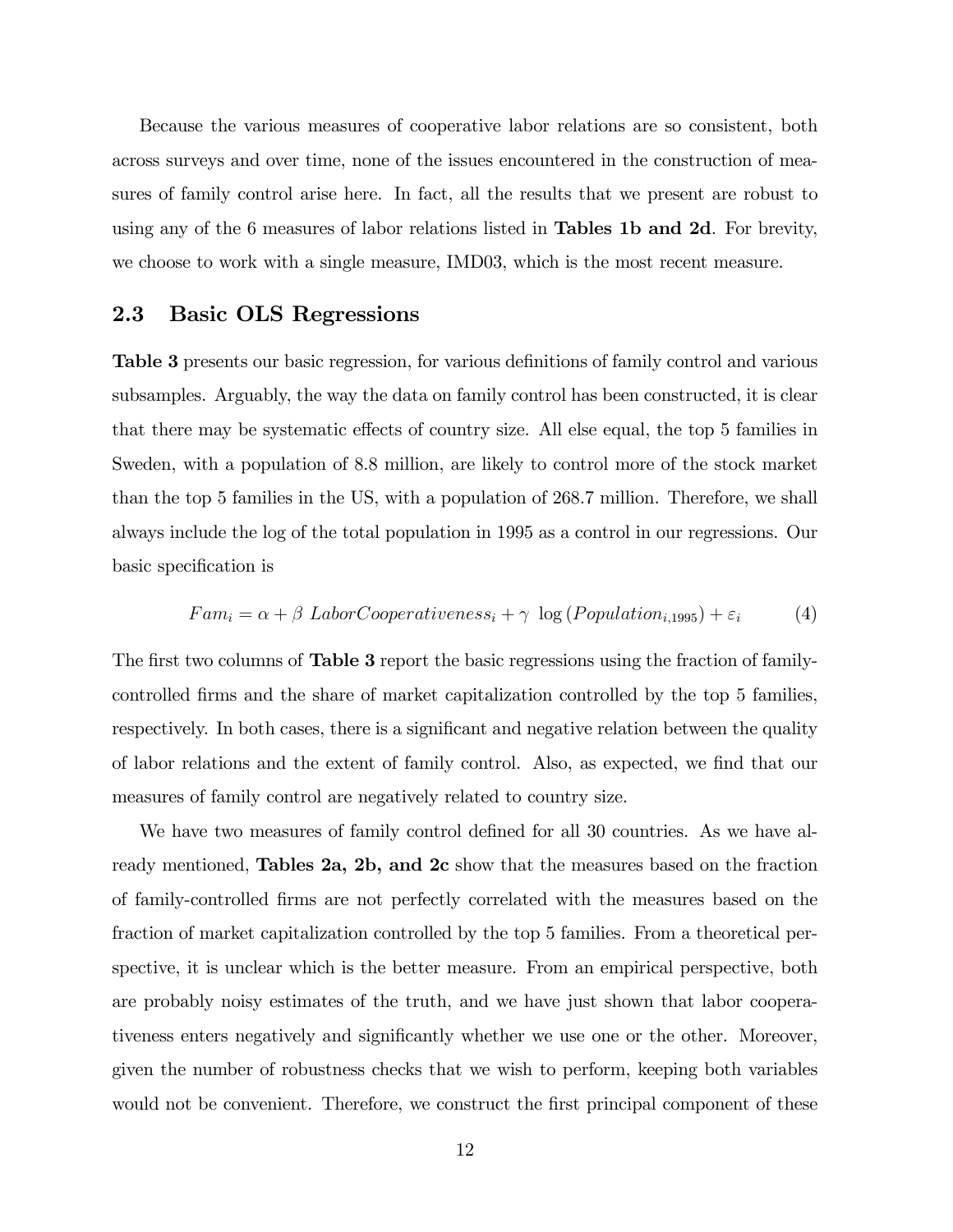two variables, and we use it as our main measure of family control in the remainder of the paper. The first component, displayed in the last column of **Table 1a**, accounts for 79% of the variance in these two variables. The first principal component is normalized to have a mean of 0 and a variance of 1.

The last 5 columns of **Table 3** report the results using the principal component as our dependent variable. We estimate equation  $(4)$  in different subsamples, for two reasons. The first is that we want to allow for systematic differences between Asian and Western countries. The second is that we want to check that our results are robust to dropping the countries for which we were forced to use predicted values using equation (3). The first point to notice is that the coefficient for labor cooperativeness is quite stable and very significant in all cases. The second point to notice is that the coefficients for size and GNP per capita differ in Asia and in the West. In fact, GNP does not enter significantly among Western countries, which is not very surprising given that these countries are similar in terms of development. On the other hand, it is significantly negative in Asia, confirming the intuitive notion that family firms are more prevalent in less developed economies.

Columns (iii) to  $(v)$  lead us naturally to our preferred specification, a kind of "bestof regressionî, which is reported in column (vii). It includes as controls, in addition to population, both a dummy for Asia and interaction terms with population and GNP per capita. For parsimony, we restrict the coefficient on GNP to zero for western countries, since it is otherwise small and insignificant. Before discussing alternate theories, it is important to check that the results are not driven by outliers. To do so, we first regress family control and labor cooperativeness separately on population, the Asia dummy, and the interaction terms  $\text{Asia}^* \text{log}(p)$  and  $\text{Asia}^* \text{log}(GNP)$  per capita). **Figure 1** plots the residuals of these two preliminary regressions. The correlation between the residuals is  $-72\%$ , and, more importantly, the figure shows that our results are not driven by outliers.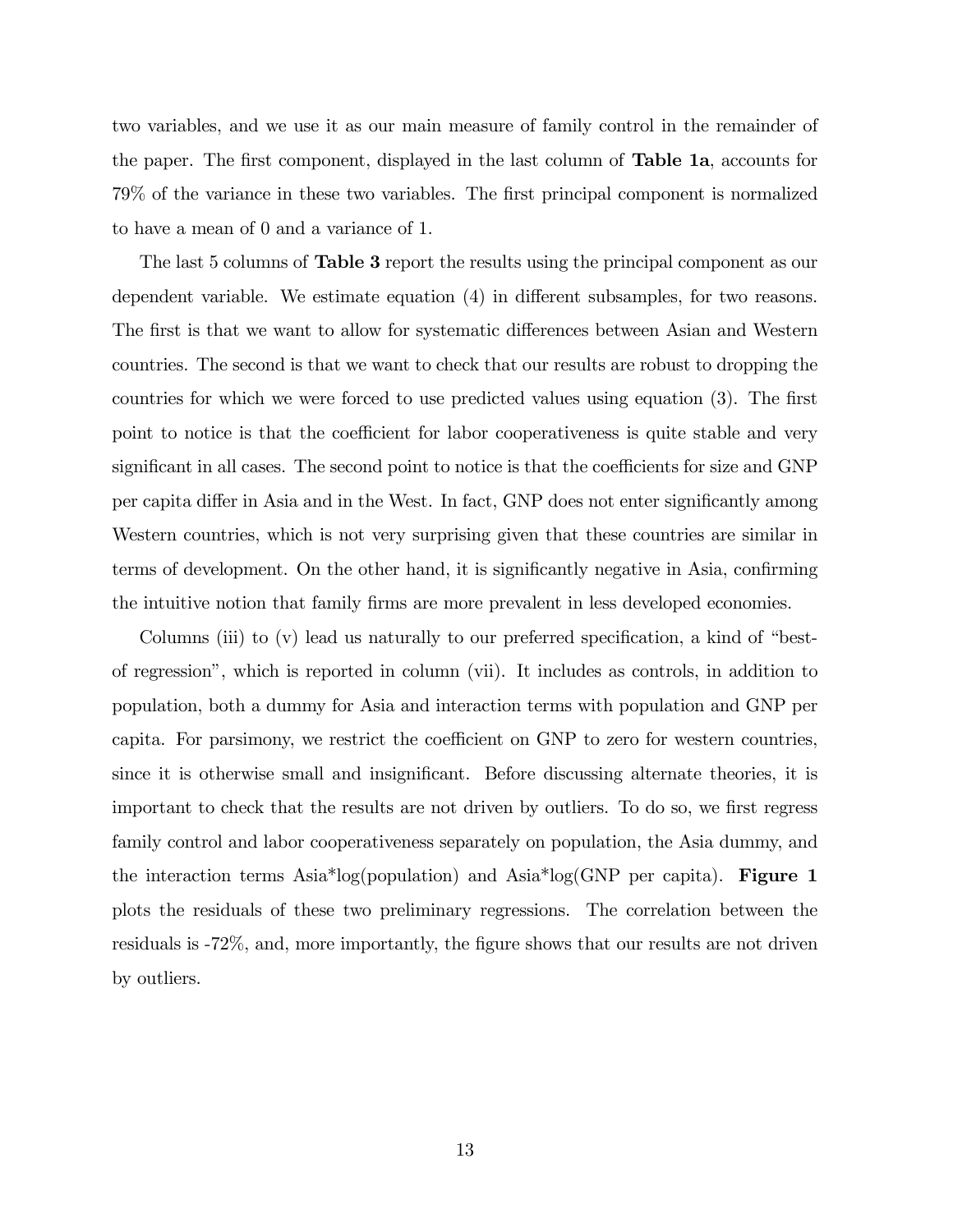### 3 Alternative Theories

In this section, we discuss alternate explanations that have been proposed in the literature to explain why ownership concentration varies so much across countries. For each explanation, we run a separate regression using various proxies for the variable in question that is supposed to explain the cross-section of family control. A quick look at the first row of Table 4a,b shows that our main result remains stable and significant throughout. Nonetheless, it is interesting to see which of the alternate theories are supported by the data.

The leading explanation for differences in patterns of corporate ownership around the world is the protection of minority shareholders. When this protection is inadequate, we expect more concentrated. ownership. There are two ways to measure shareholder protection. One way is to look at legal mechanisms that are supposed to protect minority shareholders. These mechanisms are the focus of La Porta, Lopez-de Silanes, Shleifer, and Vishny (1998), who collect data on six different rights protecting minority shareholders: the right to mail proxy votes, the interdiction for the firm to block shares before the meetings, the right of cumulative voting and proportional representation, a judicial venue to challenge managerial decisions (called oppressed minority mechanism), preemptive rights to buy newly issued shares, and the minimum percentage of shares to call an extraordinary meeting. When these six variables are all included in one regression (not reported), only the last three appear significant, and we focus on them. Column (i) of Table 4a shows that mechanisms protecting minority shareholders from oppression by management are particularly important. Dyck and Zingales (2004) have estimated the value of (private) benefits of control for a large number of countries, 27 of which are in our sample. Their measure is the premium that market participants are willing to pay for control. Column (ii) shows that private benefits enter with the expected sign, but, in our sample, they are not significant.

In columns (iii) and (iv), we look at the efficiency of the judicial system and political risk. Rule of law is the assessment of law and order by the country credit rating agency International Country Risk. This agency also provides measures of the risk of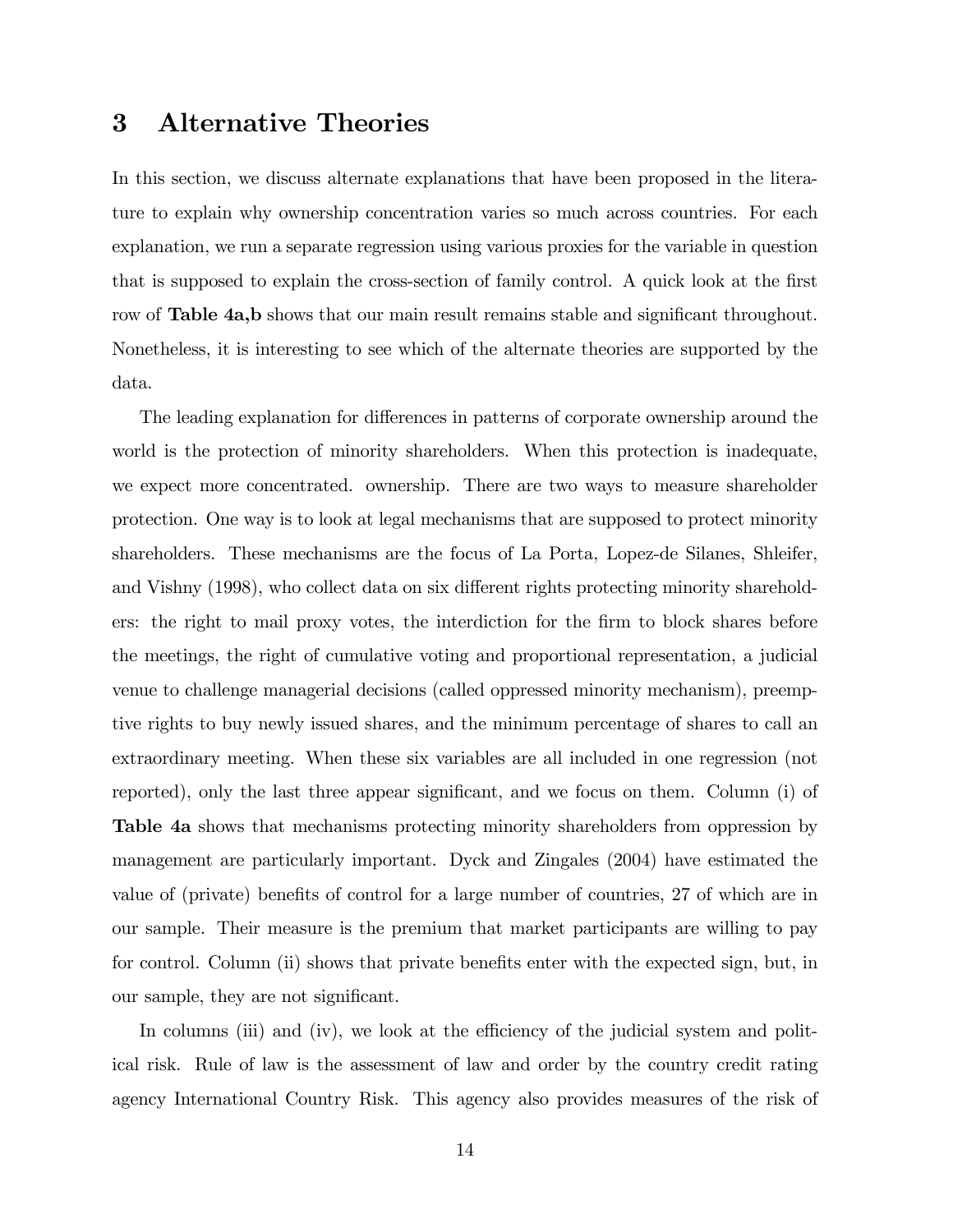repudiation of contracts by the government, and of the risk of expropriation. Efficiency of the judicial system is the assessment of "the efficiency and integrity of the legal environmentî produced by the rating agency Business International Corporation. All four variables are taken from La Porta, Lopez-de Silanes, Shleifer, and Vishny (1998). None of these variables is significant, and they do not affect the estimated coefficient of labor cooperativeness. In fact, they only appear to reduce the significance of GNP per capita, consistent with the idea that rich countries have better judicial and political institutions.

In column (i) of **Table 4b**, we consider union power and labor regulation, as emphasized by Roe (2003). Roe argues that labor-friendly regulation and powerful unions lead to concentrated ownership. To test this theory, we include the index of collective bargaining and the index of employment protection from Botero, Djankov, La Porta, Lopez-de Silanes, and Shleifer (2004), as well as our survey measure of the strength of unions, as perceived by managers. We find that these measures do not explain ownership concentration, neither individually nor collectively.

Another of Roe's hypothesis, related to an argument made by Pagano and Volpin (2005), is that politics predicts ownership concentration. To test this theory, we use the same index as Roe, and the same sample of 16 European countries. The index measures the left-right scale of politics between 1981 and 1991, with higher scores meaning more to the right. On its own, this index is correlated with ownership concentration, but this correlation disappears once we control for size and labor cooperativeness, as shown in column (ii). We do not mean to imply that politics do not matter, however. In fact, column (iii) shows that politics is related to the extent of state ownership, while labor cooperativeness and population size are not. In columns (iv) and  $(v)$ , we use the measure of proportionality in voting reported in Pagano and Volpin (2005). This measure is not related to ownership concentration, but, like the left-right scale advocated by Roe, it can explain the extent of state ownership. Hence, both Roe's and Pagano and Volpin's theories are—from a purely empirical perspective—valid theories of state ownership. They do not, however, seem to have much predictive power as far as the ownership of private companies is concerned.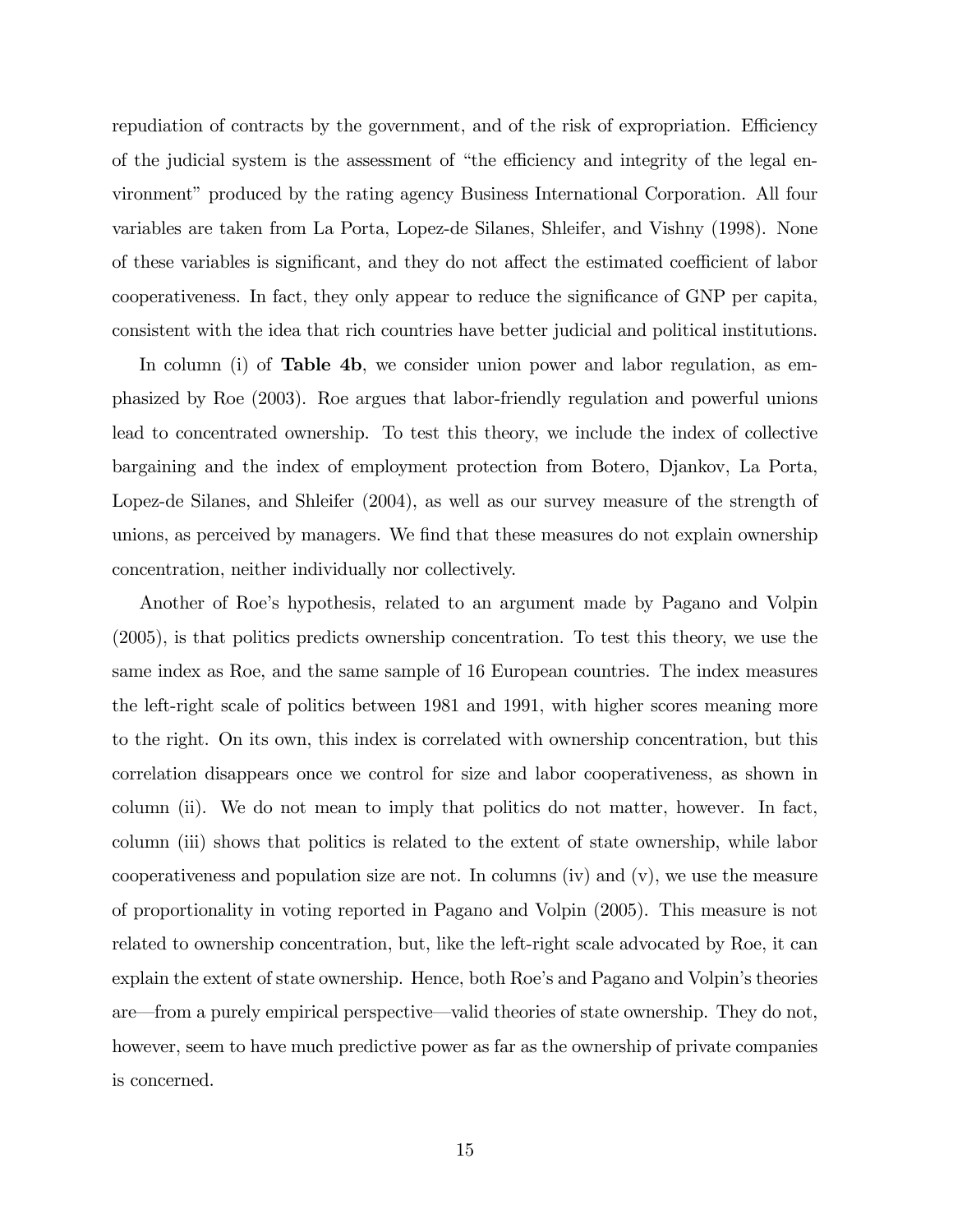Finally, in column (vi), we consider two other measures of social capital: general trust and the importance of family in one's life. A number of recent books and papers have emphasized the importance of trust among people for the economic performance of different societies.<sup>12</sup> General trust is usually measured as the percentage of respondents who answer that most people can be trusted to the following question from the World Value Survey: "Generally speaking, would you say that most people can be trusted or that you can't be too careful in dealing with people?" This variable has been used in La Porta, Lopez-de Silanes, Shleifer, and Vishny (1997) to explain the economic success of large Örms, and in Guiso, Sapienza, and Zingales (2005b) to explain stock market participation. The importance of family seems relevant for our question, since societies that consider families to be important might have more family firms. Column (vi) shows that neither general trust nor the importance of family predict ownership concentration once we control for the quality of labor relations. We believe this is good news for theories emphasizing the role of trust and social capital, since it means one can distinguish different forms of social capital and test which form of social capital matters for which social, political, or economic setting. As Guiso, Sapienza, and Zingales  $(2005a)$  put it: "Without testable hypotheses, there is no role for culture in economics."

## 4 Historical Perspective and IV Regressions

We now turn to the issue of causality, and thus to historical determinants of labor relations. In our model, we have assumed that there is an exogenous component to whether or not labor relations are cooperative, which may vary from country to country. Where do these differences come from? To answer this question, we take a closer look at the historical origins of European labor relations. Subsequently, we take a brief look at Japan and Korea.

<sup>&</sup>lt;sup>12</sup>See the references in the Introduction.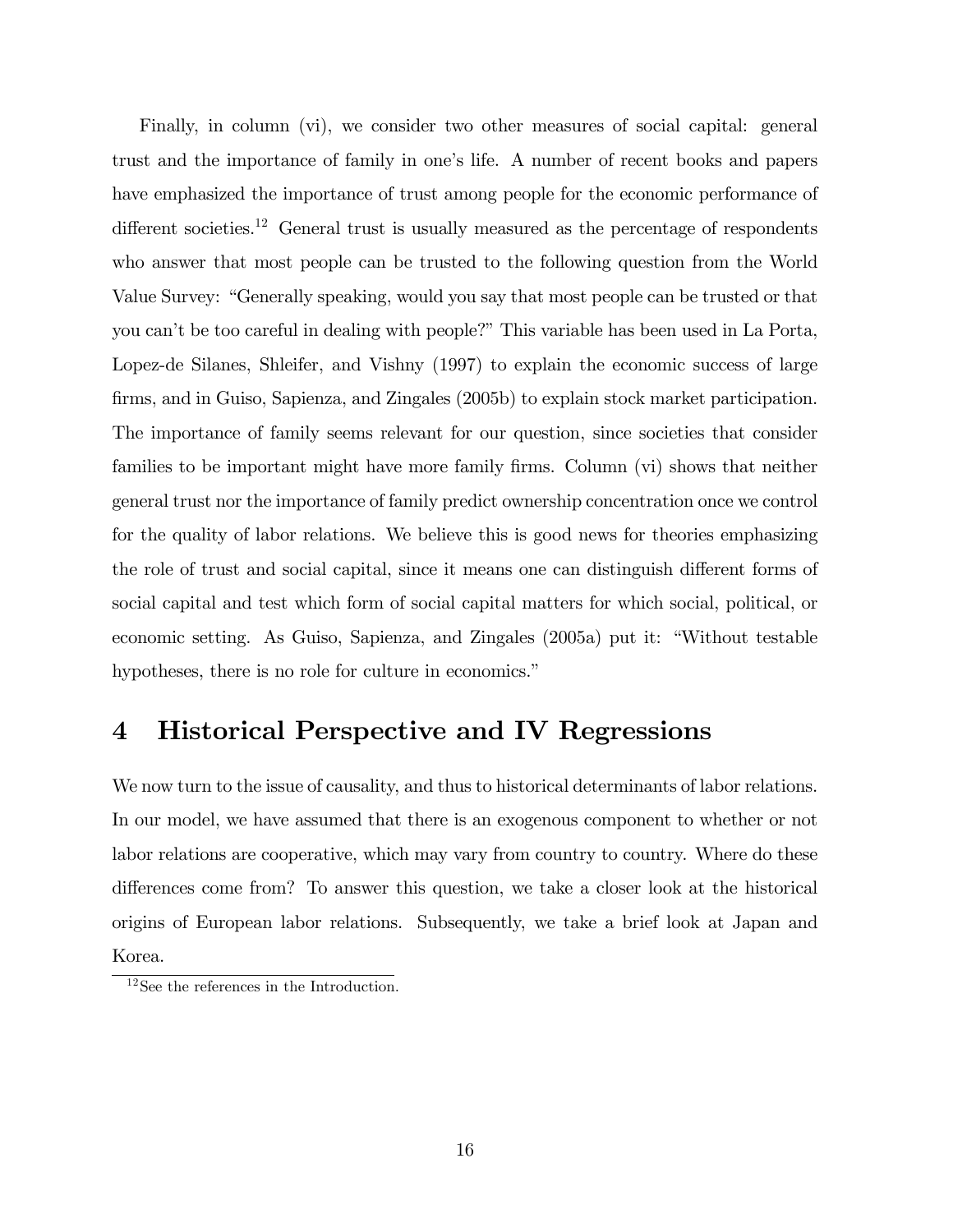#### 4.1 Western Countries

According to Crouch (1993), for most countries the critical period is between 1870 and 1914, since before 1870 there was essentially no organized labor outside the UK, and even there it was concentrated in skilled labor occupations. Crouch's thesis is that labor relations were directly influenced by the conflict between the church and the emerging liberal state. In those countries where the state had to struggle to affirm its authority over the church, the state had a tendency to forbid all forms of organization to maintain its monopoly power in the political arena. These conflicts were usually more pronounced in Catholic countries than in Protestant countries, because the Vatican-based Catholic Church asserted a superior political position, while Lutheran churches have historically been obedient institutions. In return, Lutheran states had no problem sharing political space. The state remained mostly neutral vis- $\alpha$ -vis the churches and organized interests. On these matters, the Anglican Church behaved like the Lutheran churches.

For some countries, the struggle between church and state dates back even earlier. A striking example of the consequences of politico-religious struggles is the Lois Le Chapelier, passed in France in 1791. The French republicans of 1789 wanted the state to be as strong and encompassing as the church had been. They were eager to make sure the state did no suffer from competition by organized groups. This was the motivation behind the drastic 1791 law that forbade all types of organization. Later on, when labor organizations emerged in the 19th century, they were considered illegal. Thus labor organizations in France were weak and ostracized from the beginning, which may explain why they became anarchist in the early 20th century, and later on communist.

The above discussion suggests that the religious affiliation of a country should be able to predict cooperativeness of labor relations. On the other hand, La Porta, Lopez-de Silanes, Shleifer, and Vishny (1998) have emphasized the importance of legal origin. We are therefore going to run the following regression:

$$
Fam_i = \alpha + \beta \; LaborCooperativeness_i + \gamma \; \log (Population_{i,1995}) \tag{5}
$$

$$
+ \delta' Legal\_Origin_i + \varepsilon_i
$$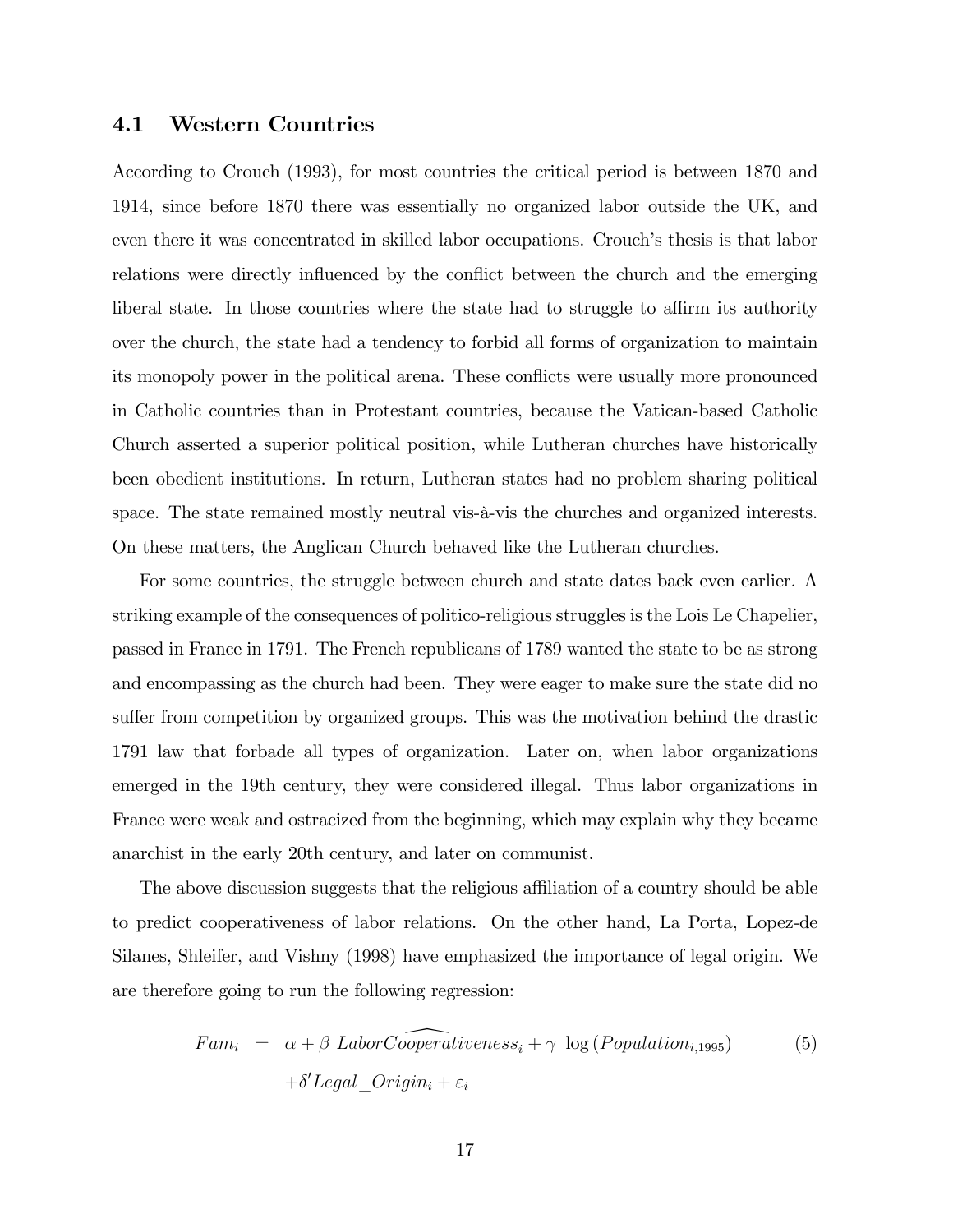where Legal Origin is a vector of two dummies for English and German legal origin, and LaborCooperativeness is cooperativeness of labor relation instrumented by either the fraction of Protestants or the fraction of Catholics, taken from Stulz and Williamson (2003). Table 5 presents the Örst and second stages of the estimation of equation (5). We present several regressions to show that our results are robust to dropping those countries for which we have used predicted values based on equation (3), and that they are also robust to using either the percentage of Catholics or the percentage of Protestants.

Consider first columns (i) to (iv). The first stage regressions show that labor cooperativeness is higher in countries with a larger fraction of Protestants, and lower in countries with a larger fraction of Catholics, as predicted by Crouch (1993). It is also striking to see that larger countries have systematically lower labor cooperativeness than smaller countries. In fact, if one were to add a Scandinavian legal origin dummy to the first stage, it would be insignificant. According to the data, the differences between France and Sweden are well explained by the different sizes of the two countries, and by the different fractions of Protestants. On the other hand, the German and Anglo-Saxon legal origin dummies are positively related to labor cooperativeness, which captures the fact that Germany, England and the US, despite their large sizes, have relatively good labor relations. The  $R^2s$  of the first stage regressions are between 61% and 86%. The second stage regression points to a causal role from labor relations to ownership concentration. The estimated coefficients are similar to the ones obtained from our OLS regressions.

In columns (i) to (iv), we have excluded religion from the second stage regressions. This restriction relies on the assumption that, if religion affects ownership concentration, it does so only indirectly through labor relations. There are two ways to address potential concerns about this assumption. First, there is evidence consistent with our assumption. Guiso, Sapienza, and Zingales (2005a) show that, in the US, Catholics and Protestants have the same level of trust in other people, the same thriftiness, and the same preferences for redistribution. Thus, if religion has a direct effect on ownership concentration, it is probably not through one of these channels.

The second way to alleviate potential concerns regarding our exclusion assumption is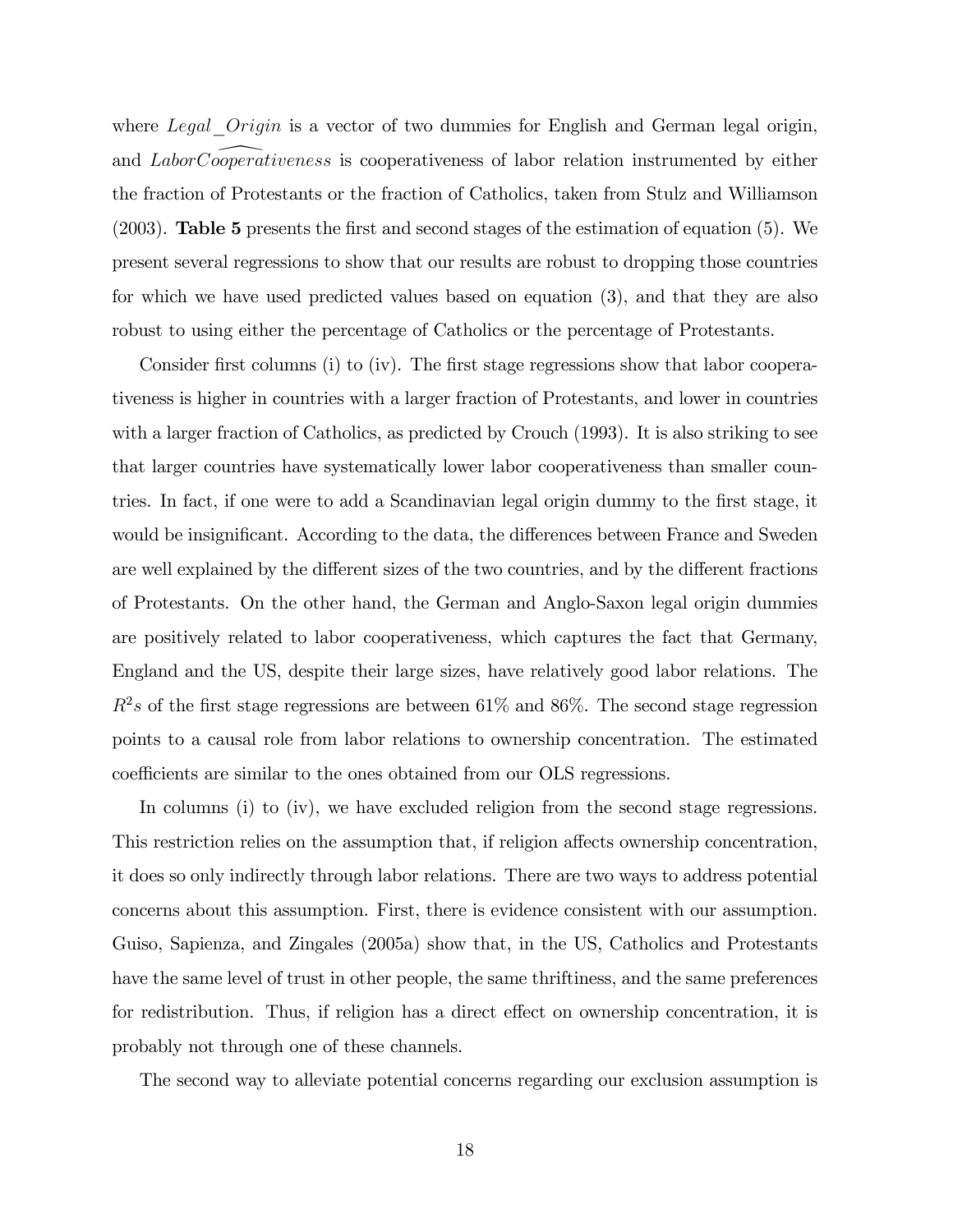to relax the assumption itself. Note that we (or, more precisely, Crouch (1993)) do not claim that religion per se matters for labor relations, but rather that Catholicism is a good predictor of early state-church conáicts, which in turn predict hostile labor relations today. Fortunately, there are two countries that—although predominantly Catholic did not experience significant state-church conflicts: Ireland and Austria. Ireland was under British rule in the 19th century, and its early labor organizations were similar to the ones in the UK. In Austria, there were no conflicts between the state and the church, simply because the church de facto controlled the state. The experiences of both countries are discussed in details in Crouch (1993). As it turns out, Ireland, and to a lesser extent Austria, have more dispersed ownership than the other Catholic countries. This is consistent with our theory, and inconsistent with the view that religion matters directly for ownership. To try and make the case more formally, we create a new instrument, based on the argument in Crouch (1993). The new instrument is equal to the percentage share of Catholics, except for Ireland, where it is replaced by the value for the UK, and for Austria, where we set it equal to zero given that the Austrian Catholic church behaved cooperatively rather than confrontational. Columns (v) and (vi) report the IV results using the new instrument and including religion as an independent variable. Obviously, the standard errors become much larger, since the new instrument is very correlated with the percentage share of Catholics. While we restrain from putting too much faith in econometrics with such a small sample, we conclude that the data seems to support our theory.

#### 4.2 Japan and Korea

Unfortunately, we could not include Asian countries in our IV regressions. Yet, the OLS regressions suggest that our theory is at least as valid in Asia as it is in Europe. While we were not able to find an instrument for labor relations in the nine Asian countries of our sample, we were able to find some qualitative evidence related to the two most extreme cases, Korea and Japan.

In today's Japan, strikes are practically non-existent, and family firms are rare. It is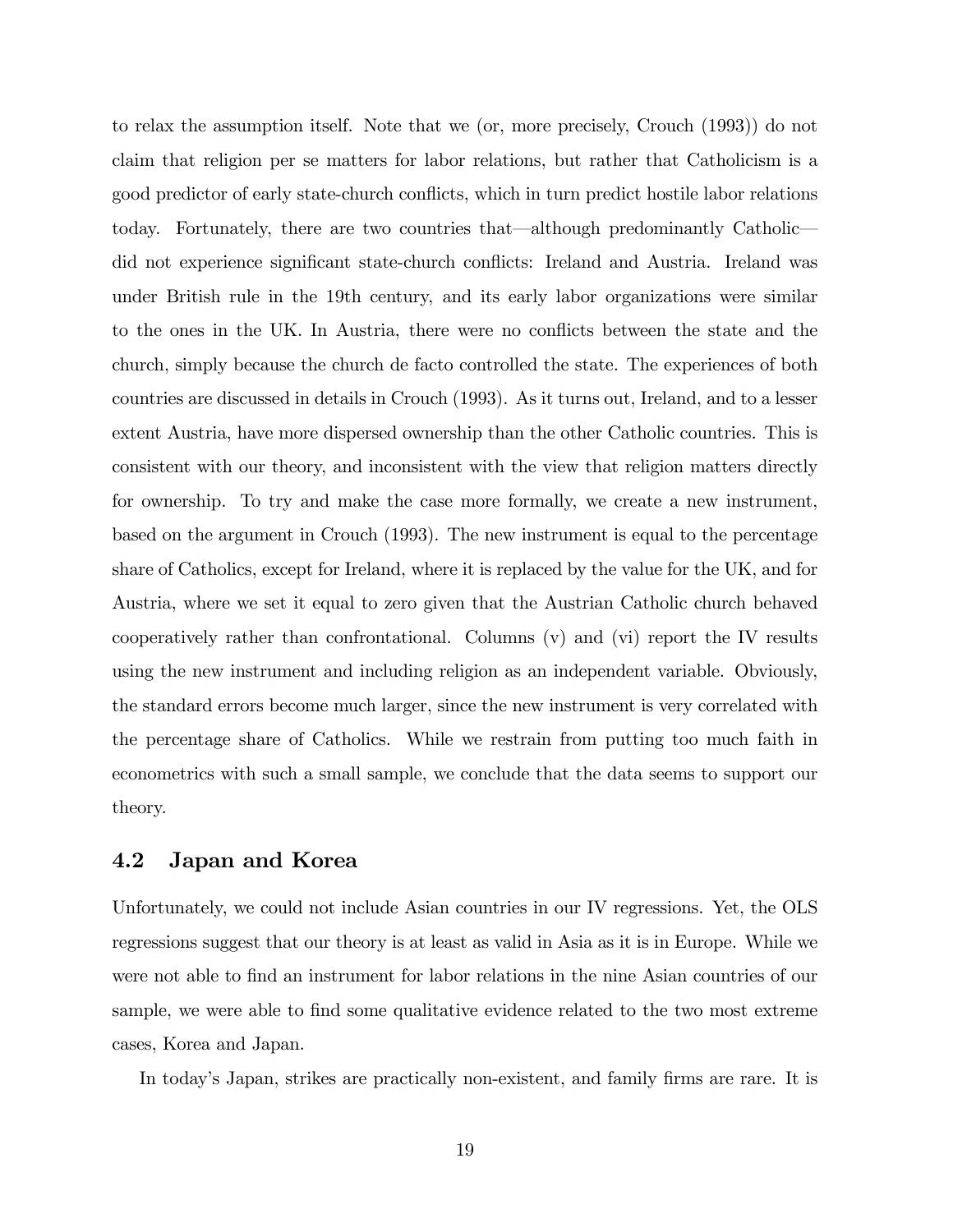therefore interesting to know that this was not the case before World War II. As historian Andrew Gordon explains:

 $\emph{``In their mature form by the 1920s, each of the major zaibatsu was a sprawling busi$ ness empire embracing dozens of corporations in finance, transport, trade, mining, and manufacturing. Each zaibatsu was held together at the apex by a holding company. Until the start of World War II, individual families (the Mitsui, Yasuda, and Sumitomo families and, in the case of the Mitsubishi combine, the Iwasaki family) were the exclusive owners of these holding companies." (Gordon  $(2003)$ , page 143)

Historically, Japanese zaibatsu have been keen on hiring outside managers, but *"even*" in these appointments, loyalty to the controlling family was valued highly. Devotion was further reinforced when rising managerial stars on occasion married the daughters of zaibatsu families. Already in 1918, the eight largest zaibatsu held more than 20% of all private capital in the manufacturing, mining and trading sectors. The bank crisis of 1927 opened the way for the zaibatsu banks to dominate the financial world even more." (Gordon  $(2003)$ , page 143) After World War II, however, "occupation reformers attacked the sprawling business empires of the zaibatsu. They took away ownership and control from the holding companies dominated by the zaibatsu families." (Gordon  $(2003)$ , page 231).

On the other hand, labor relations in Japan were more conflictual before World War II than they have been in the past 40 years. Gordon (1985) argues that the centurylong process by which a distinct pattern of Japanese labor relations evolved is traced through the often turbulent interactions of workers, managers, and, at times, government bureaucrats and politicians. US occupation officials not only broke up the zaibatsu, they also "encouraged and advised labor unions."

The history of labor relations and ownership concentration in Japan seems consistent with our theory. Unions became stronger after the war, not weaker. So theories based on union power like Roe (2003) would predict that family firms would experience a revival in Japan. By contrast, our theory emphasizes cooperation in labor relations, and we would expect Japanese firms to remain widely held, which they have been since World War II.

Comparing Korea to Japan also provides support for our theory. Yoon (2005) argues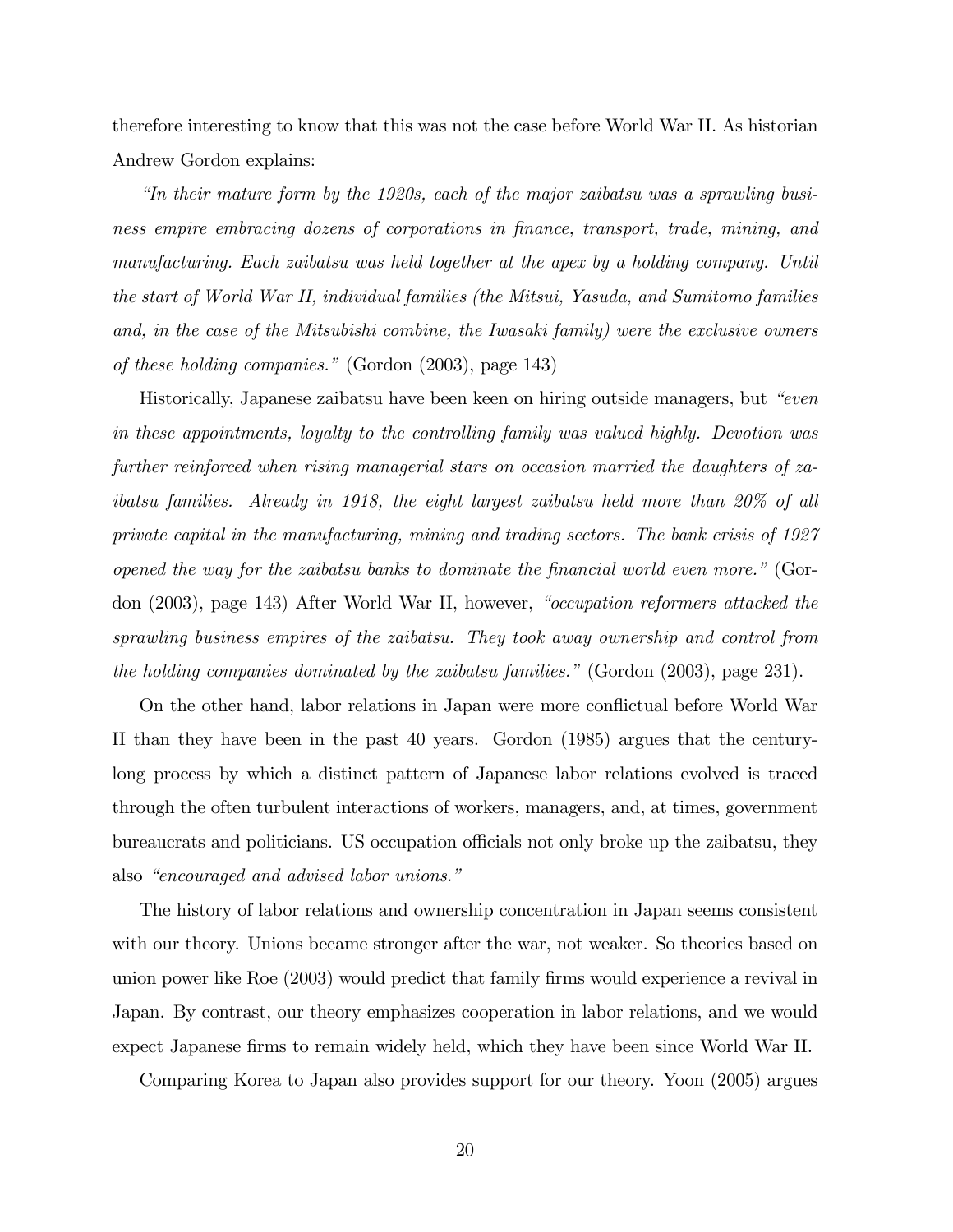that the sharp contrast in strike intensity between Korea and Japan is puzzling in view of the similarity of labor institutions in the two countries:<sup>13</sup> *"Essentially, Korean labor*" institutions are a virtual replica of Japan's. Yet labor militancy in Korea, as demonstrated by high strike intensity shows that the labor relation outcome in Korea is exactly the opposite to that of Japan." Consistent with our theory, the main difference between Korean chaebols and Japanese keiretsu is that "the founding family tightly controls chaebol through majority share-ownership in the core firm, while family power is absent in keiretsu."

Finally, we think that the Japanese and Korean examples suggest a fascinating possibility: that ownership concentration might have a feedback effect on labor relations. One could argue that the exogenous change in ownership concentration imposed by the US on Japan after World War II favored the emergence of the high-quality labor relations that Japan has enjoyed until this date. Likewise, for Korea Yoon (2005) suggests that ìan unintended consequence of the founding familyís tight managerial control of chaebol, as opposed to keiretsu, is labor militancy in chaebol firms." Unfortunately, we have been unable to test this idea rigorously, for two reasons. First, it is not obvious based on theoretical grounds that family control should lead to worse labor relations. On the one hand, family firms probably have a longer time horizon and are more risk averse than non-family firms, explaining why they pay lower interest rates on corporate debt. This longer horizon might help them maintain good relations with their employees. Indeed, Sraer and Thesmar (2004) find that family firms in France provide more insurance to their workers than do non-family firms. On the other hand, families, like all controlling shareholders, have greater incentives to extract private benefits—potentially at the expense of other stakeholders like employees. The result might be lower wages and worse labor relations, consistent with Bertrand and Mullainathan (2003) and Fisman and Nair  $(2005)$ <sup>14</sup>. In short, theory seems to offer no clear guidance as to the direction in which a possible feedback from family control to labor relations might go. Moreover, empirically

<sup>&</sup>lt;sup>13</sup>Unions are organized on the enterprise level in Korea, as in Japan. The enterprise unions renegotiate labor contracts with management annually in the so-called spring offensive, just like Japan's shunto.

 $14$ An earlier version of this paper contained a model with these two effects. The reason for why we have abandoned that model is precisely that, given our data, we cannot test for a feedback effect from ownership concentration to labor relations. The current model only assumes a causality from labor relations to ownership concentration, while it is agnostic about possible feedback effects.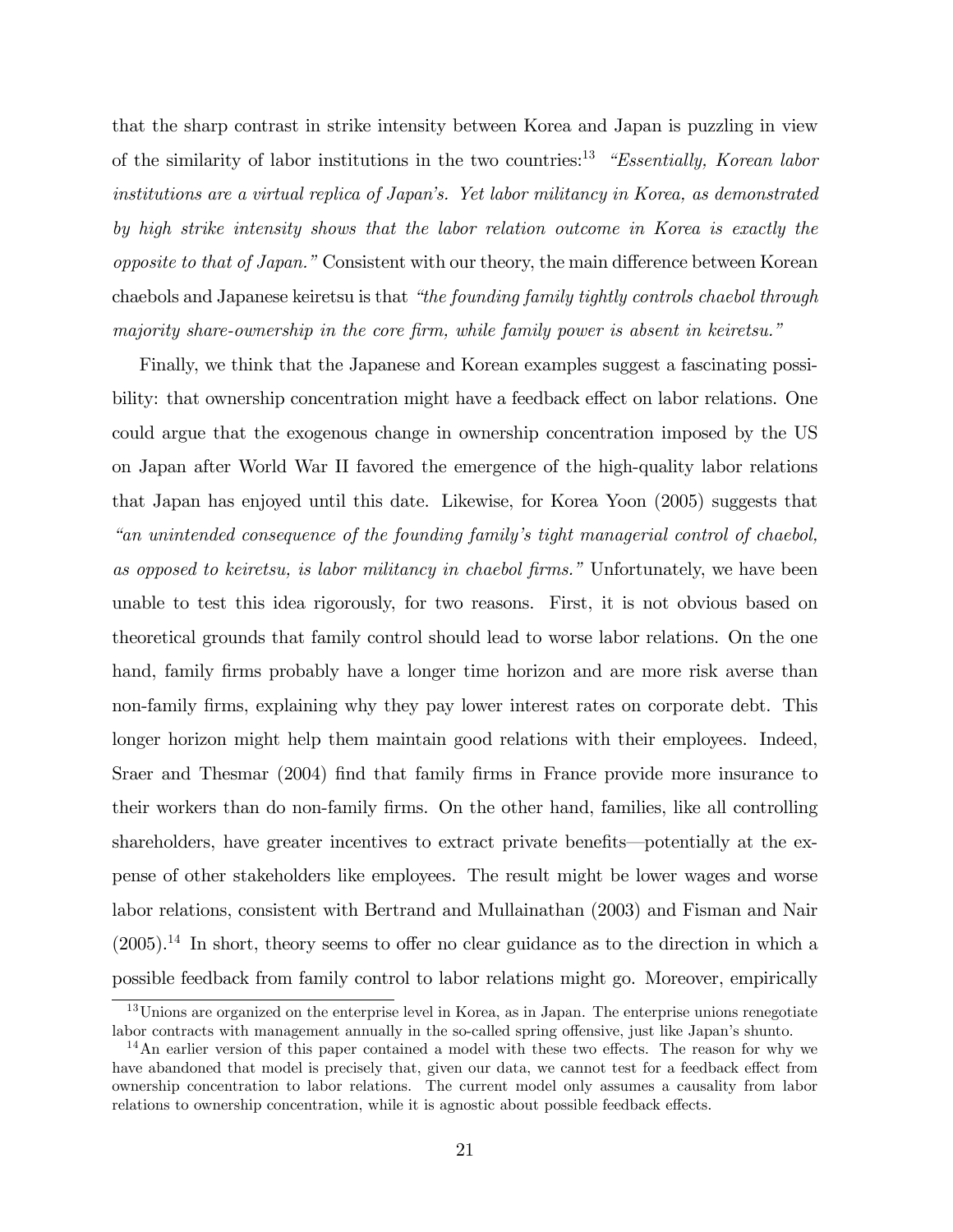it is difficult to find a plausible instrument for exogenous variations in family ownership. Much to our dismay, we therefore had to give up on the idea of testing for a feedback effect given our available data.

### 5 Canada

Canada is particularly relevant for our thesis, both because Attig and Gadhoum (2003) have shown that ownership concentration varies across provinces within Canada, and because Morck, Percy, Tian, and Yeung (2004) have constructed historical data on ownership concentration from 1902 to 1998. To measure labor relations within Canada and over time, we use data provided to us by Pierre Fortin: it contains days lost due to strike activity as well as union membership for Canada—and separately for Quebec—from 1953 to 2002. Strike activity is defined as days lost over the number of salaried workers, and we use it—for lack of more direct evidence—as a proxy for the quality of labor relations.

Strikes are more prevalent in Quebec than in the rest of Canada. Consistent with our theory, Attig and Gadhoum (2003) show that ownership is more concentrated in Quebec than in the rest of Canada. This is also consistent with our historical discussion above, since Quebec has a French-Catholic tradition while the rest of Canada has an English-Protestant tradition. On the other hand, as argued by Attig and Gadhoum  $(2003)$ , "traded firms in Quebec and in the rest of Canada are created under the same law, the Canadian Business Corporations Act. In addition, stock market regulations in the different provinces of Canada are not remarkably different." Arguably, this implies the differences in ownership concentration between Quebec and the rest of Canada are unlikely to result from differences in shareholder protection. They are, however, consistent with our theory based on the quality of labor relations.

Strike intensity increased in Canada in the late 1960s and remained relatively high throughout the 1970s. Consistent with our theory, Morck, Percy, Tian, and Yeung (2004) show that the fraction of widely held firms decreased in the 1970s and started to recover only in the 1980s. As emphasized by Blanchard and Philippon (2005), strike activity declines when unemployment increases, even if labor relations do not improve, as hap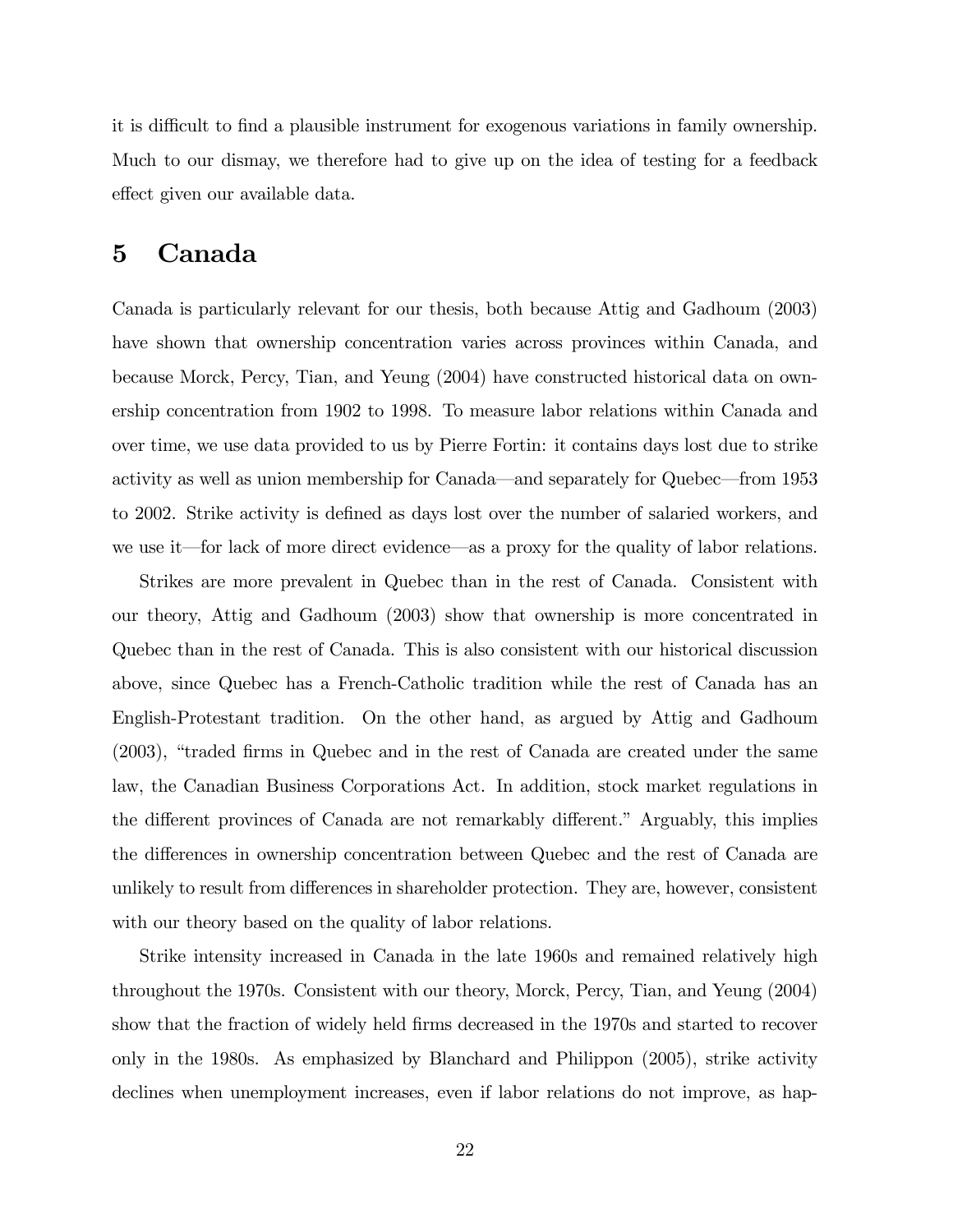pened in France over the past 30 years. Therefore, a refined measure of the quality of labor relations can be obtained by first adjusting strike activity for the effect of unemployment

$$
\frac{Days\_lost_t}{Employes_t} = \alpha + \beta \ Unemptyment_t + e_t
$$

**Figure 2** plots  $e_t$  and the fraction of non-widely held firms (i.e., one minus the fraction of widely held firms) in Canada from 1953 to 1998. To confirm the visual impression we get from looking at this figure, we also run

$$
\Delta y_t = \alpha + \beta \frac{Days\_Loss_t}{Employes_t} + \gamma \Delta \log (Union\_Member_t) + \varepsilon_t
$$

where  $y_t$  is either the fraction of family-controlled firms or the fraction of widely held firms.<sup>15</sup> We run the regression in first difference because the series in levels are very autocorrelated. Strike activity predicts a drop in the fraction of widely held companies and an increase in the fraction of family-controlled companies, consistent with our theory. In both cases, strike activity is significant, while the growth rate of union membership is not significantly related to the percentage change of family-controlled firms.<sup>16</sup>

While we do not have an instrument for the variation in strike activity in Canada, we believe the Canadian experience is consistent with the discussion in the previous section. The increase in strike activity in the late 1960s and 1970s is significantly larger in Quebec, where it resembles the one in France, which has been badly shaken since the turmoil in 1968. Strike activity in the rest of Canada, on the other hand, resembles more closely that in the US.

### 6 Conclusion

We study the interaction between a particular form of social capital—cooperation in labor relations—and a particular economic outcome—the concentration of corporate ownership. We present a simple model in which a decrease in workers' cooperativeness increases the optimal level of ownership concentration. Our model is consistent with casual evidence, and we show that, in conjunction with the protection of minority shareholders, the

<sup>&</sup>lt;sup>15</sup>See Morck, Percy, Tian, and Yeung (2004) for a description of the ownership data. Note that the two fractions do not add up to one: there are also state- and foreign-owned firms.

 $16$  In these regressions, the unemployment rate is not significant and hence omitted.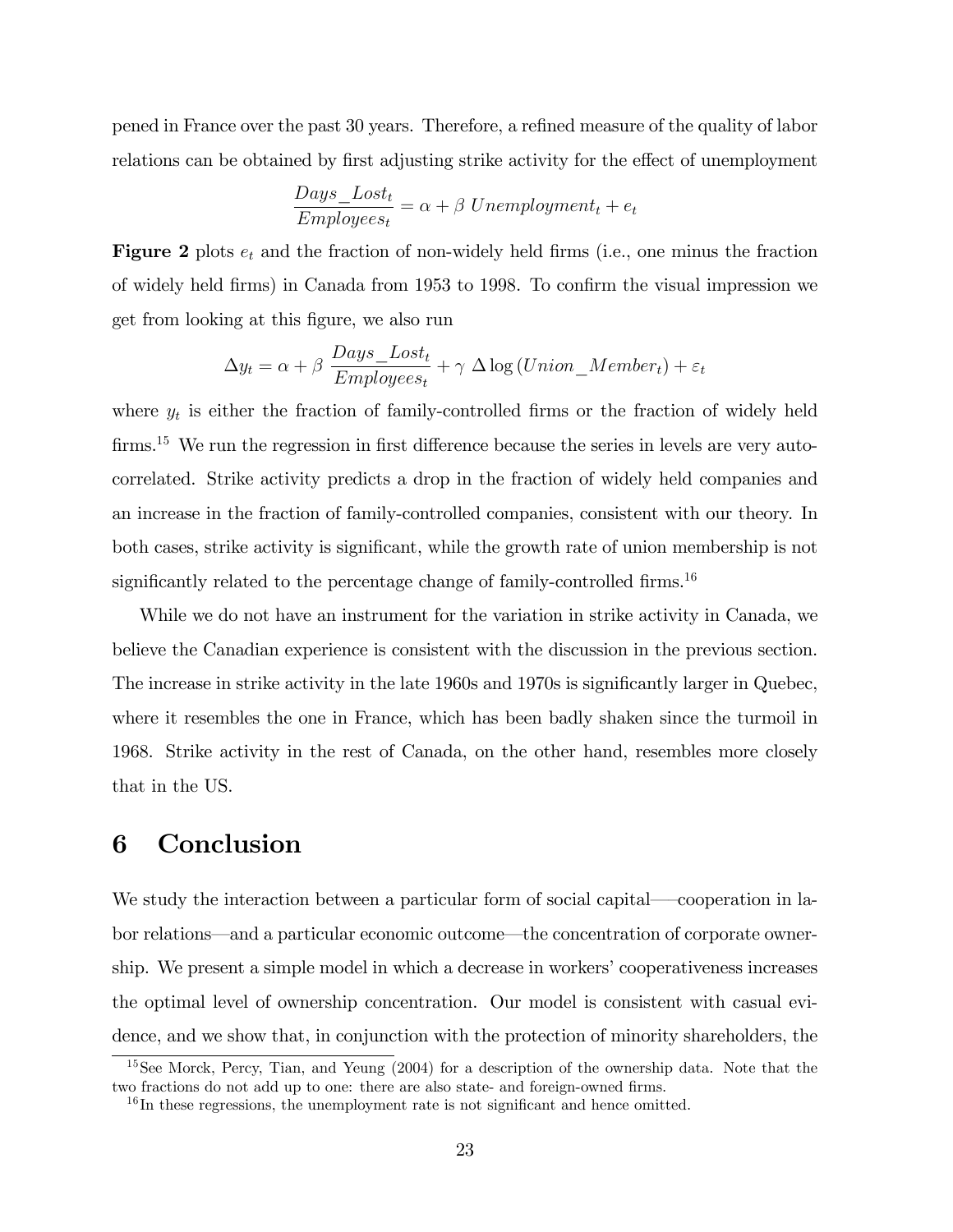cooperativeness of labor relations can explain a large fraction of the observed variance in ownership concentration across countries. Using religion as an instrument for the degree of (non-)cooperativeness of labor relations, we provide evidence of a causal link going from labor relations to ownership concentration. We find similar results using Canadian data, for which we document a surprisingly strong correlation between strike activity and ownership concentration over the past 50 years.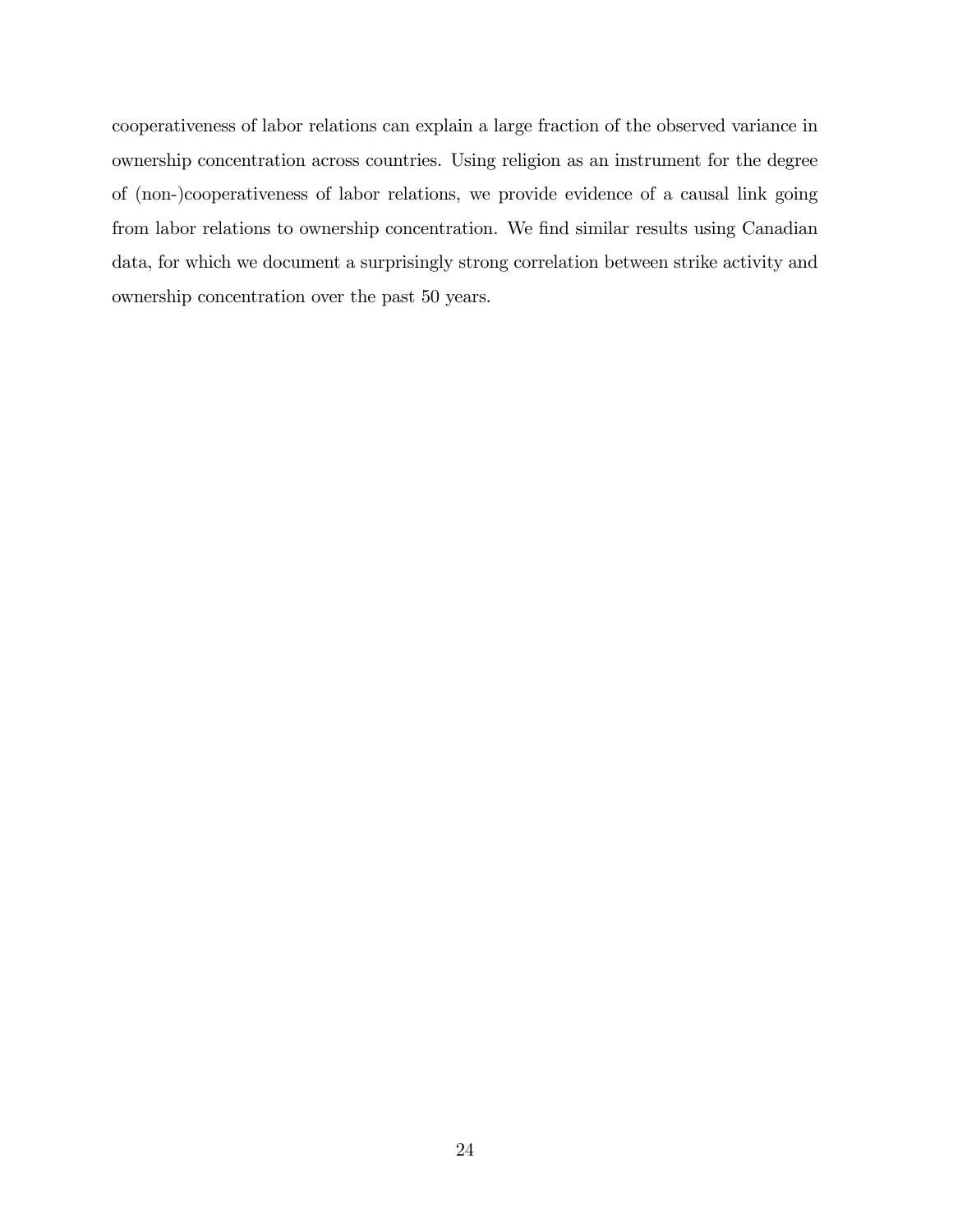## References

- ATTIG, N., AND Y. GADHOUM (2003): "The Governance of Canadian Traded Firms," mimeo.
- BANFIELD, E. C. (1958): The Moral Basis of a Backward Society. Free Press, New York.
- BERLE, A., AND G. MEANS (1932): The Modern Corporation and Private Property. MacMillan, New York.
- BERTRAND, M., AND S. MULLAINATHAN (2003): "Enjoying The Quiet Life? Corporate Governance and Managerial Preferences," Journal of Political Economy, 111, 1043– 1075.
- BLANCHARD, O., AND T. PHILIPPON (2002): "The Decline of Rents, and The Rise and Fall of European Unemployment," NBER WP 10590.

 $-$  (2005): "Labor Relations and Unemployment," mimeo NYU.

- Botero, J., S. Djankov, R. La Porta, F. Lopez-de Silanes, and A. Shleifer  $(2004)$ : "The Regulation of Labor," Quarterly Journal of Economics, 119, 1339–1382.
- BURKART, M., D. GROMB, AND F. PANUNZI (1997): "Large Shareholders, Monitoring, and the Value of the Firm," Quarterly Journal of Economics,  $112(3)$ .
- CLAESSENS, S., S. DJANKOV, AND L. H. LANG (2000): "The Separation of Ownership from and Control in East Asian Corporations," Jounral of Financial Economics, 58,  $81 - 112.$
- Crouch, C. (1993): Industrial Relations and European State Traditions. Clarendon Press, Oxford.
- DYCK, A., AND L. ZINGALES (2004): "Private Benefits of Control: An International Comparison," Journal of Finance, 59, 537–600.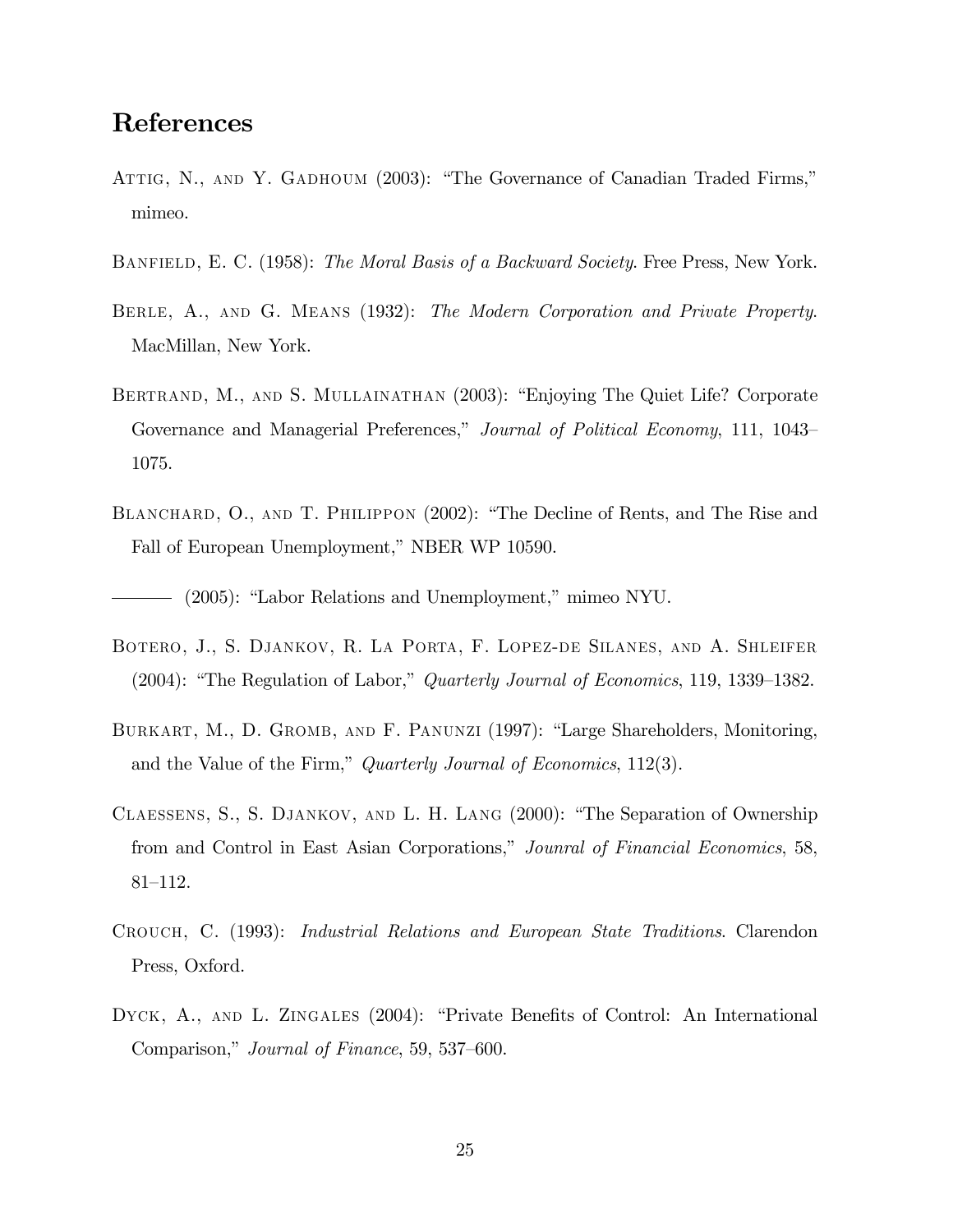- FACCIO, M., AND L. H. LANG (2002): "The Ultimate Ownership of Western European Corporations," Journal of Financial Economics, 65, 365–395.
- FISMAN, R., AND V. B. NAIR (2005): "Are Shareholder Friendly Firms Friendly to Employees?," mimeo Wharton.
- Fukuyama, F. (1995): Trust. New York Free Press.
- GADHOUM, Y., L. LANG, AND L. YOUNG (2005): "Who Controls US?," European Financial Management, 11, 339–363.
- GORDON, A. (1985): The Evolution of Labor Relations in Japan: Heavy Industry, 1853-1955. Harvard Universtity, Cambridge.
	- (2003): A Modern History of Japan. Oxford University Press, Oxford.
- GUISO, L., P. SAPIENZA, AND L. ZINGALES (2004a): "Cultural Biases in Economic Exchange," mimeo Chicago GSB.
- $(2004b)$ : "The Role of Social Capital in Financial Development," American  $Economic$  Review, 94, 526–556.
- (2005a): "Does Culture Affect Economic Outcomes?," Journal of Economic Perspectives, forthcoming.
- (2005b): "Trusting the Stock Market," mimeo Chicago GSB.
- KNACK, S., AND P. KEEFER (1997): "Does Social Capital Have an Economic Payoff? A Cross-Country Investigation," Quarterly Journal of Economics, 112, 1251–1288.
- LA PORTA, R., F. LOPEZ-DE SILANES, AND A. SHLEIFER (1999): "Corporate Ownership Around the World," *Journal of Finance*, 54, 471–517.
- La Porta, R., F. Lopez-de Silanes, A. Shleifer, and R. W. Vishny (1997): *i*Trust in Large Organizations," American Economic Review Papers and Proceedings, 87, 333–338.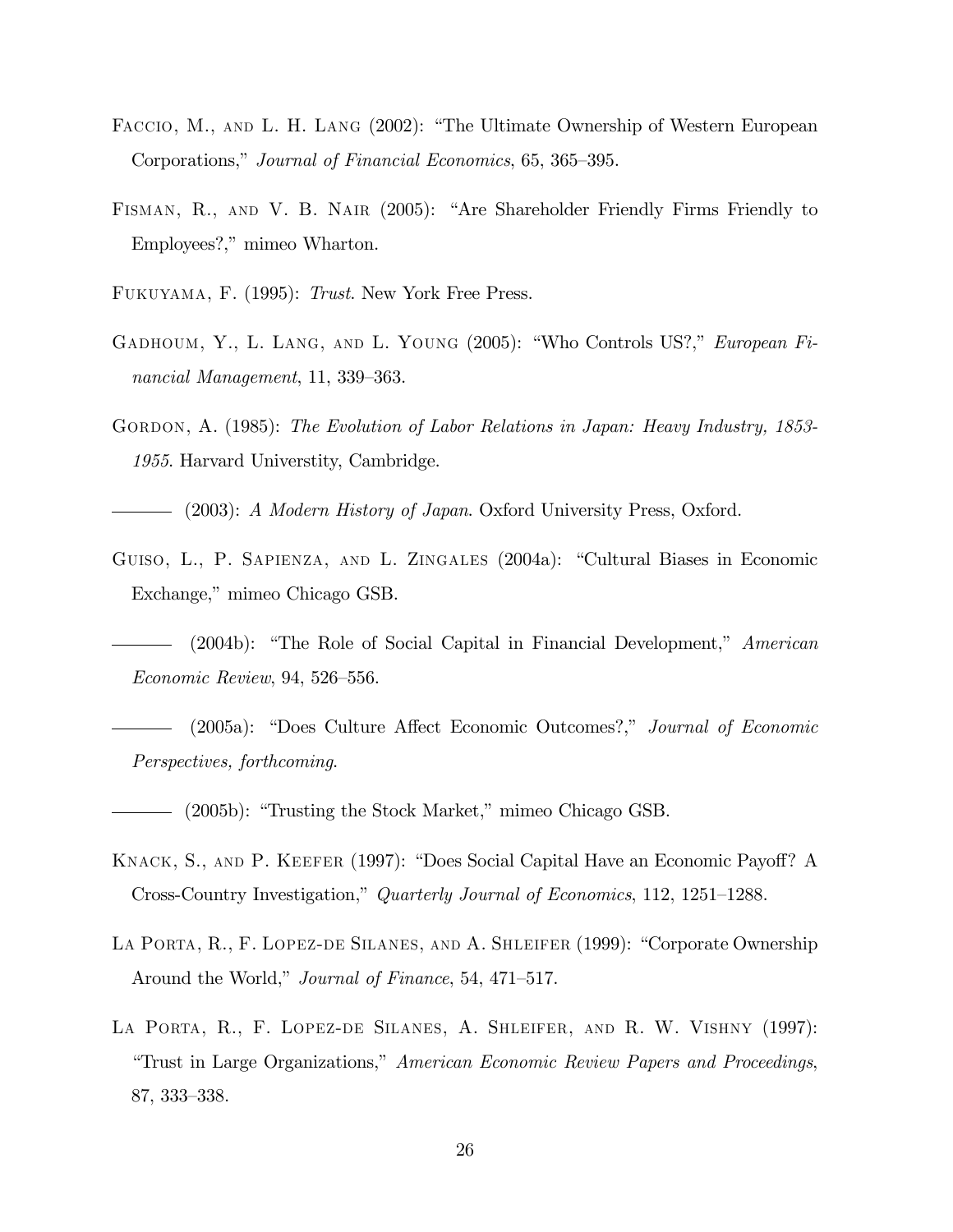(1998): "Law and Finance," *Journal of Political Economy*, 106, 1113–1155.

- MILGROM, P., AND C. SHANNON (1994): "Monotone Comparative Statics," *Economet* $rica, 62, 157–180.$
- MORCK, R., M. PERCY, G. TIAN, AND B. YEUNG  $(2004)$ : "The Rise and Fall of the Widely Held Firm - a History of Corporate Ownership in Canada," NBER WP10635.
- PAGANO, M., AND P. VOLPIN (2005): "The Political Economy of Corporate Governance," American Economic Review, forthcoming.
- PUTNAM, R. D. (1993): Making Democracy Work: Civic Traditions in Modern Italy. Princeton University Press, Princeton, NJ.
- ROE, M. J. (2003): Political Determinants of Corporate Governance. Oxford University Press.
- SRAER, D., AND D. THESMAR (2004): "Performance and Behavior of Family Firms: Evidence from the French Stock Market," mimeo CREST.
- STULZ, R. M., AND R. WILLIAMSON (2003): "Culture, Openness and Finance," Journal of Financial Economics,  $70, 313-349$ .
- TABELLINI, G. (2005): "Culture and Institutions: Economic Development in the Regions of Europe," mimeo IGIER.
- YOON, B. J. (2005): "Labor Militancy in South Korea," Asian Economic Journal, 19,  $205 - 230.$
- ZAK, P. J., AND S. KNACK  $(2001)$ : "Trust and Growth," *Economic Journal*, 111, 295– 321.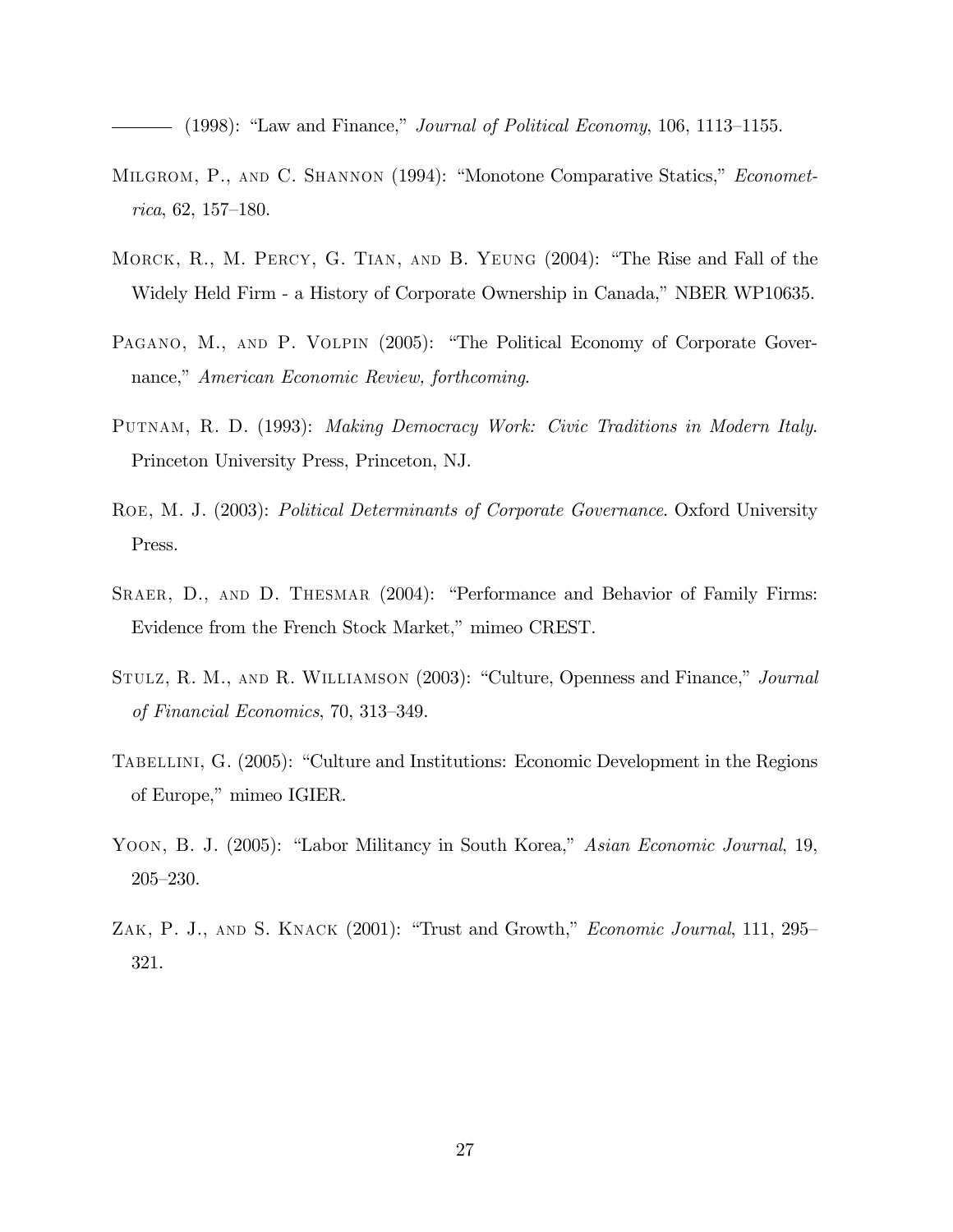#### **Table 1a: Data on Ownership Concentration**

| Source of Data       |            |                |                    | FL&CDL                                                                             | FL&CDL                                                                | CDL                                                                   | <b>FL</b>                                                               | <b>LLS</b>                                                                                      | <b>LLS</b>                                                        | <b>LLS</b>                                            |                        |
|----------------------|------------|----------------|--------------------|------------------------------------------------------------------------------------|-----------------------------------------------------------------------|-----------------------------------------------------------------------|-------------------------------------------------------------------------|-------------------------------------------------------------------------------------------------|-------------------------------------------------------------------|-------------------------------------------------------|------------------------|
| Country              | Code       | Sample<br>Used | Number of<br>Firms | <b>Fraction of Total</b><br><b>Market Value</b><br>Controlled by Top<br>5 Families | <b>Fraction of Firms</b><br>Controlled by<br>Families (20%<br>cutoff) | <b>Fraction of Firms</b><br>Controlled by<br>Families (10%<br>cutoff) | Fraction of Non-<br><b>Financial Firms</b><br>Controlled by<br>Families | Fraction of<br>Medium-Sized<br><b>Publicly Traded</b><br>Companies<br>Controlled by<br>Families | Fraction of Value<br>of Top 20 Firms<br>Controlled by<br>Families | Fraction of Top 20<br>Firms Controlled<br>by Families | Principal<br>Component |
| Australia            | <b>AUS</b> | <b>LLS</b>     | 20                 | $\mathbf{r}$                                                                       | ä,                                                                    |                                                                       |                                                                         | 0.50                                                                                            | 0.12                                                              | 0.05                                                  | $-0.03$                |
| Austria              | <b>AUT</b> | FL.            | 99                 | 0.16                                                                               | 0.53                                                                  |                                                                       | 0.59                                                                    | 0.17                                                                                            | 0.06                                                              | 0.15                                                  | $-0.10$                |
| Belgium              | <b>BEL</b> | FL.            | 130                | 0.20                                                                               | 0.52                                                                  |                                                                       | 0.64                                                                    | 0.40                                                                                            | 0.41                                                              | 0.50                                                  | 0.20                   |
| Canada               | CAN        | <b>LLS</b>     | 20                 |                                                                                    | $\epsilon$                                                            |                                                                       |                                                                         | 0.30                                                                                            | 0.28                                                              | 0.25                                                  | $-0.17$                |
| Denmark              | <b>DNK</b> | <b>LLS</b>     | 20                 |                                                                                    |                                                                       |                                                                       |                                                                         | 0.40                                                                                            | 0.32                                                              | 0.35                                                  | 0.01                   |
| Finland              | <b>FIN</b> | FL             | 129                | 0.14                                                                               | 0.49                                                                  |                                                                       | 0.44                                                                    | 0.20                                                                                            | 0.06                                                              | 0.10                                                  | $-0.40$                |
| France               | <b>FRA</b> | FL.            | 607                | 0.22                                                                               | 0.65                                                                  |                                                                       | 0.71                                                                    | 0.50                                                                                            | 0.26                                                              | 0.20                                                  | 0.94                   |
| Germany              | <b>GER</b> | FL             | 704                | 0.16                                                                               | 0.65                                                                  |                                                                       | 0.69                                                                    | 0.40                                                                                            | 0.08                                                              | 0.10                                                  | 0.45                   |
| Greece               | GRE        | <b>LLS</b>     | 20                 |                                                                                    |                                                                       |                                                                       |                                                                         | 1.00                                                                                            | 0.47                                                              | 0.50                                                  | 1.70                   |
| Hong Kong            | <b>HKG</b> | CDL            | 330                | 0.26                                                                               | 0.67                                                                  | 0.65                                                                  |                                                                         | 0.90                                                                                            | 0.63                                                              | 0.70                                                  | 1.24                   |
| Indonesia            | <b>IDN</b> | CDL            | 178                | 0.41                                                                               | 0.72                                                                  | 0.69                                                                  | $\sim$                                                                  | $\sim$                                                                                          | $\sim$                                                            | $\sim$                                                | 2.52                   |
| Ireland              | <b>IRL</b> | FL.            | 69                 | 0.12                                                                               | 0.25                                                                  |                                                                       | 0.27                                                                    | 0.13                                                                                            | 0.04                                                              | 0.10                                                  | $-1.67$                |
| Israel               | <b>ISR</b> | <b>LLS</b>     | 20                 | $\mathcal{L}^{\mathcal{L}}$                                                        | $\sim$                                                                |                                                                       |                                                                         | 0.60                                                                                            | 0.31                                                              | 0.50                                                  | 0.08                   |
| Italy                | <b>ITA</b> | FL.            | 208                | 0.17                                                                               | 0.60                                                                  |                                                                       | 0.72                                                                    | 0.60                                                                                            | 0.14                                                              | 0.15                                                  | 0.30                   |
| Japan                | <b>JPN</b> | CDL            | 1240               | 0.02                                                                               | 0.10                                                                  | 0.13                                                                  | $\sim$                                                                  | 0.10                                                                                            | 0.03                                                              | 0.05                                                  | $-2.96$                |
| Korea                | <b>KOR</b> | CDL            | 345                | 0.30                                                                               | 0.48                                                                  | 0.68                                                                  |                                                                         | 0.50                                                                                            | 0.22                                                              | 0.20                                                  | 1.65                   |
| Malaysia             | <b>MAL</b> | CDL            | 238                | 0.17                                                                               | 0.67                                                                  | 0.58                                                                  |                                                                         | $\sim$                                                                                          | $\sim$                                                            | $\sim$                                                | 0.24                   |
| Netherlands          | <b>NLD</b> | <b>LLS</b>     | 20                 |                                                                                    | $\cdot$                                                               |                                                                       |                                                                         | 0.20                                                                                            | 0.06                                                              | 0.20                                                  | $-1.29$                |
| New Zealand          | <b>NZL</b> | <b>LLS</b>     | 20                 |                                                                                    | $\epsilon$                                                            |                                                                       |                                                                         | 0.29                                                                                            | 0.15                                                              | 0.25                                                  | $-0.78$                |
| Norway               | <b>NOR</b> | <b>FL</b>      | 155                | 0.16                                                                               | 0.39                                                                  |                                                                       | 0.44                                                                    | 0.40                                                                                            | 0.13                                                              | 0.25                                                  | $-0.72$                |
| Philippines          | PHI        | CDL            | 120                | 0.43                                                                               | 0.45                                                                  | 0.42                                                                  |                                                                         | $\sim$                                                                                          | $\sim$                                                            | $\mathcal{L}$                                         | 1.46                   |
| Portugal             | <b>PRT</b> | FL.            | 87                 | 0.25                                                                               | 0.60                                                                  |                                                                       | 0.55                                                                    | 0.50                                                                                            | 0.38                                                              | 0.45                                                  | 0.92                   |
| Singapore            | SGP        | <b>CDL</b>     | 221                | 0.20                                                                               | 0.55                                                                  | 0.52                                                                  |                                                                         | 0.40                                                                                            | 0.15                                                              | 0.30                                                  | 0.16                   |
| Spain                | <b>ESP</b> | <b>FL</b>      | 632                | 0.07                                                                               | 0.56                                                                  |                                                                       | 0.62                                                                    | 0.30                                                                                            | 0.17                                                              | 0.15                                                  | $-0.61$                |
| Sweden               | <b>SWE</b> | FL.            | 245                | 0.09                                                                               | 0.47                                                                  | $\cdot$                                                               | 0.47                                                                    | 0.60                                                                                            | 0.35                                                              | 0.45                                                  | $-0.85$                |
| Switzerland          | SWI        | FL             | 214                | 0.24                                                                               | 0.48                                                                  | $\mathbf{r}$                                                          | 0.56                                                                    | 0.50                                                                                            | 0.29                                                              | 0.30                                                  | 0.34                   |
| Taiwan               | <b>TWN</b> | CDL            | 141                | 0.15                                                                               | 0.48                                                                  | 0.66                                                                  |                                                                         | $\cdot$                                                                                         | $\bullet$                                                         | $\sim$                                                | 0.40                   |
| Thailand             | <b>THA</b> | CDL            | 167                | 0.32                                                                               | 0.62                                                                  | 0.57                                                                  |                                                                         |                                                                                                 |                                                                   |                                                       | 1.32                   |
| United Kingdom       | UK         | FL.            | 1953               | 0.04                                                                               | 0.24                                                                  |                                                                       | 0.25                                                                    | 0.40                                                                                            | 0.00                                                              | 0.00                                                  | $-2.30$                |
| <b>United States</b> | <b>USA</b> | GLY            | 3607               | $\sim$                                                                             | 0.20                                                                  |                                                                       |                                                                         | 0.10                                                                                            | 0.18                                                              | 0.20                                                  | $-2.04$                |

Note: CDL is Claessens, Djankov & Lang (2000), FL is Faccio & Lang (2002), LLS is La Porta, Lopez-de-Silanes & Shleifer (1999), and GLY is Gadhoum, Land and Young (2005). "Principal Component" is the firs principal component of the two FL&CDL columns.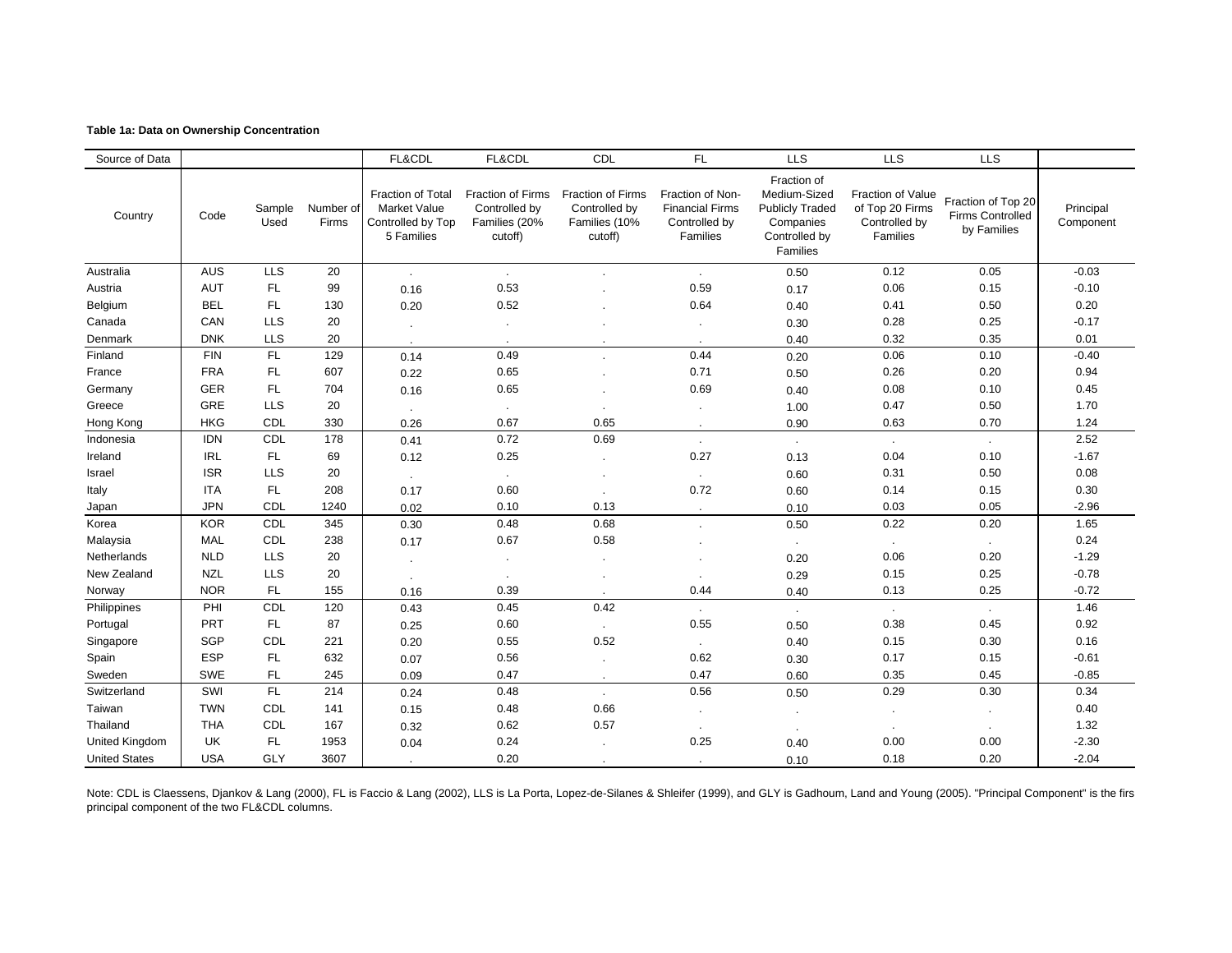#### **Table 1b: Data on Labor Relations**

|                      |      | Global Competitiveness Report (World Economic Forum) |                                               | World Competitiveness Yearbook<br>(IMD)                                               |                                                          |                                                        |                   |
|----------------------|------|------------------------------------------------------|-----------------------------------------------|---------------------------------------------------------------------------------------|----------------------------------------------------------|--------------------------------------------------------|-------------------|
|                      |      | Labor/employer relations are generally cooperative.  |                                               | Strikes are rare<br>and always quickly<br>resolved with<br>minimum<br>economic losses | The collective<br>bargaining power<br>of workers is high | Labor relations are generally<br>(hostile, productive) |                   |
|                      | 1993 | 1999                                                 | 2003                                          | 1999                                                                                  | 1999                                                     | 1999                                                   | 2003              |
|                      |      |                                                      | $1 =$ strongly disagree, $7 =$ strongly agree |                                                                                       |                                                          |                                                        | Scale from 1 to 8 |
| Australia            | 4.4  | 4.3                                                  | 4.5                                           | 4.1                                                                                   | 4.9                                                      | 5.8                                                    | 7.0               |
| Austria              | 6.0  | 6.1                                                  | 5.7                                           | 7.0                                                                                   | 5.5                                                      | 7.6                                                    | 7.7               |
| Belgium              | 4.5  | 4.4                                                  | 4.2                                           | 4.1                                                                                   | 5.2                                                      | 5.2                                                    | 5.5               |
| Canada               | 4.4  | 4.8                                                  | 4.9                                           | 4.5                                                                                   | 4.6                                                      | 6.1                                                    | 6.6               |
| Denmark              | 6.1  | 6.0                                                  | 6.0                                           | 5.6                                                                                   | 5.0                                                      | 7.7                                                    | 7.4               |
| Finland              | 5.5  | 5.4                                                  | 5.5                                           | 5.0                                                                                   | 6.0                                                      | 7.1                                                    | 7.6               |
| France               | 3.3  | 3.3                                                  | 3.5                                           | 3.2                                                                                   | 4.4                                                      | 4.4                                                    | 4.3               |
| Germany              | 5.3  | 5.3                                                  | 4.7                                           | 5.6                                                                                   | 5.3                                                      | 7.0                                                    | 5.6               |
| Greece               | 4.4  | 3.9                                                  | 4.1                                           | 3.1                                                                                   | 4.3                                                      | 4.8                                                    | 5.6               |
| Hong Kong            | 5.7  | 5.8                                                  | 5.8                                           | 6.3                                                                                   | 2.8                                                      | 7.3                                                    | 7.5               |
| Indonesia            | 4.5  | 4.8                                                  | 3.7                                           | 3.3                                                                                   | 3.6                                                      | 5.0                                                    | 3.6               |
| Ireland              | 5.2  | 5.2                                                  | 5.0                                           | 5.3                                                                                   | 4.8                                                      | 7.1                                                    | 7.6               |
| Israel               | 5.0  | 4.7                                                  | 4.3                                           | 3.7                                                                                   | 5.0                                                      | 6.5                                                    | 6.1               |
| Italy                | 4.3  | 4.2                                                  | 3.8                                           | 3.6                                                                                   | 4.6                                                      | 5.0                                                    | 4.8               |
| Japan                | 6.0  | 6.1                                                  | 5.4                                           | 6.2                                                                                   | 4.2                                                      | 7.7                                                    | 7.6               |
| Korea                | 3.9  | 3.9                                                  | 3.6                                           | 3.3                                                                                   | 4.6                                                      | 3.6                                                    | 3.6               |
| Malaysia             | 5.3  | 5.7                                                  | 5.6                                           | 6.2                                                                                   | 4.2                                                      | 7.3                                                    | 7.3               |
| Netherlands          | 5.9  | 5.9                                                  | 5.8                                           | 5.9                                                                                   | 5.2                                                      | 7.7                                                    | 7.4               |
| New Zealand          | 5.4  | 5.6                                                  | 4.7                                           | 5.8                                                                                   | 3.6                                                      | 7.7                                                    | 6.9               |
| Norway               | 5.7  | 5.7                                                  | 4.9                                           | 4.7                                                                                   | 5.7                                                      | 7.4                                                    | 7.4               |
| Philippines          | 4.4  | 4.3                                                  | 3.7                                           | 3.7                                                                                   | 4.7                                                      | 6.0                                                    | 5.1               |
| Portugal             | 4.8  | 5.0                                                  | 4.4                                           | 4.9                                                                                   | 3.8                                                      | 6.3                                                    | 5.3               |
| Singapore            | 6.3  | 6.5                                                  | 6.3                                           | 6.8                                                                                   | 4.2                                                      | 8.9                                                    | 8.6               |
| Spain                | 4.5  | 4.5                                                  | 4.3                                           | 4.8                                                                                   | 4.6                                                      | 5.7                                                    | 5.5               |
| Sweden               | 5.8  | 5.9                                                  | 5.8                                           | 5.2                                                                                   | 5.8                                                      | 7.4                                                    | 7.1               |
| Switzerland          | 6.1  | 6.4                                                  | 6.1                                           | 6.7                                                                                   | 3.4                                                      | 8.0                                                    | 8.2               |
| Taiwan               | 5.3  | 5.6                                                  | 5.5                                           | 5.9                                                                                   | 3.7                                                      | 6.9                                                    | 7.1               |
| Thailand             | 4.9  | 5.2                                                  | 5.4                                           | 5.0                                                                                   | 3.7                                                      | 6.2                                                    | 6.5               |
| United Kingdom       | 5.5  | 5.1                                                  | 5.0                                           | 5.6                                                                                   | 3.5                                                      | 6.9                                                    | 6.7               |
| <b>United States</b> | 5.1  | 5.0                                                  | 5.2                                           | 5.1                                                                                   | 4.1                                                      | 6.2                                                    | 6.4               |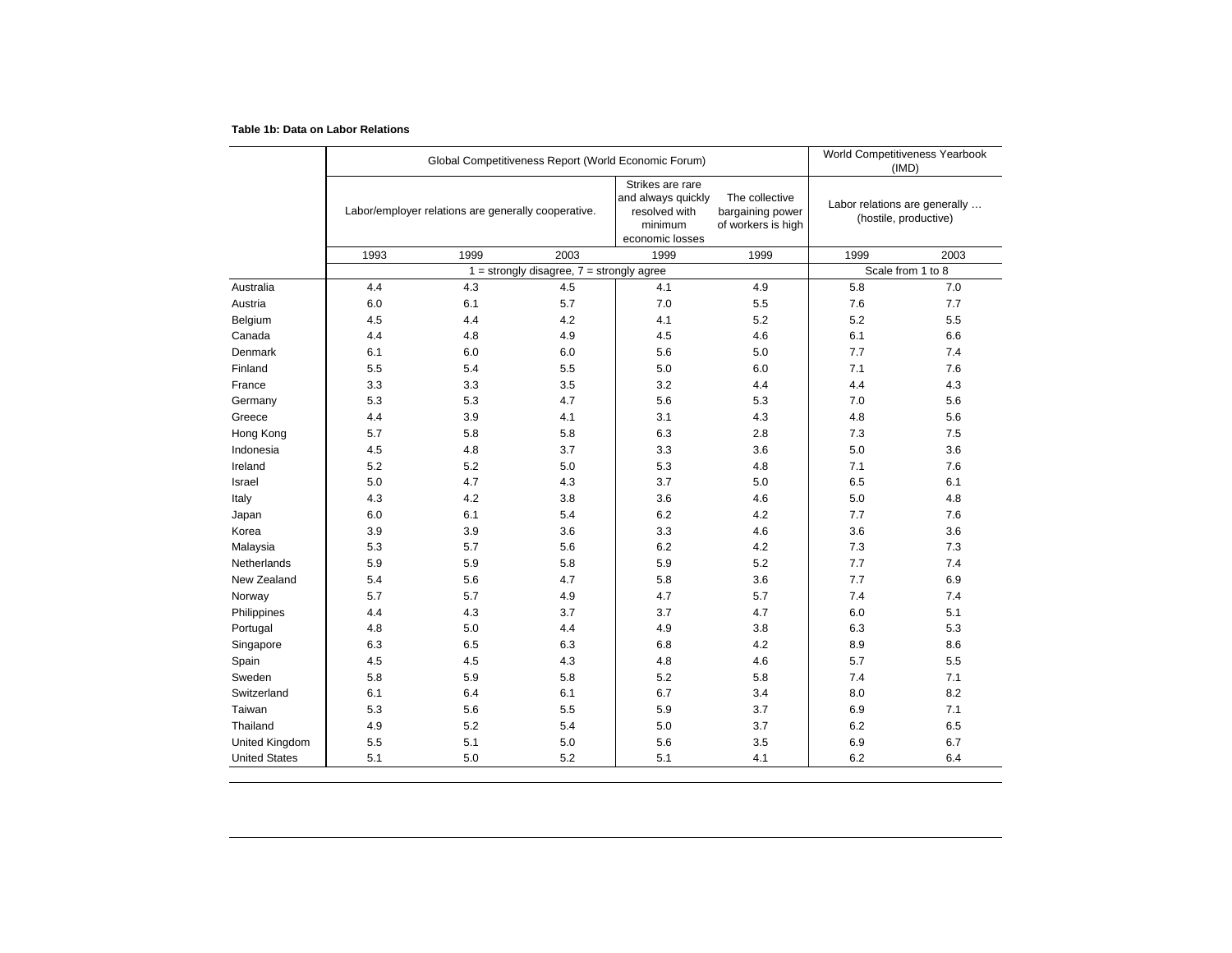2a: Ownership Concentration in Asia. N = 9, CDL (2000)

| Fraction of Total Market Value Controlled<br>by Top 5 Families | 1.00 |         |      |
|----------------------------------------------------------------|------|---------|------|
| Fraction of Firms Controlled by Families<br>$(10\%)$           | 0.50 | 1.00    |      |
| Fraction of Firms Controlled by Families<br>(20%)              | 0.58 | $0.85*$ | 1.00 |

2b: Ownership Concentration in Europe. N = 13, FL (2002)

| Fraction of Total Market Value Controlled<br>by Top 5 Families | 1.00 |         |      |
|----------------------------------------------------------------|------|---------|------|
| Fraction of Firms Controlled by Families<br>(20%)              | 0.54 | 1.00    |      |
| Fraction of Non-Financial Firms Controlled<br>by Families      | 0.53 | $0.94*$ | 1.00 |

2c: Ownership Concentration using LLS Data. N = 25, LLS (1999)

| Fraction of Medium-Sized Publicly Traded<br><b>Companies Controlled by Families</b> | 1.00    |         |      |
|-------------------------------------------------------------------------------------|---------|---------|------|
| Fraction of Value of top 20 Firms<br>Controlled by Families                         | $0.75*$ | 1.00    |      |
| Fraction of Top 20 Firms Controlled by<br>Families                                  | $0.67*$ | $0.93*$ | 1.00 |

2d: Survey Measures of Labor Relations. N = 30

| Cooperative Labor Relations (GCR, 1993)                       | 1         |           |           |           |        |           |  |
|---------------------------------------------------------------|-----------|-----------|-----------|-----------|--------|-----------|--|
| Cooperative Labor Relations (GCR, 1999)                       | $0.9661*$ |           |           |           |        |           |  |
| Cooperative Labor Relations (GCR, 2003)                       | $0.8859*$ | $0.9020*$ |           |           |        |           |  |
| Strikes are rare and always quickly<br>resolved (GCR, 1999)   | $0.8628*$ | $0.9067*$ | $0.8842*$ |           |        |           |  |
| Collective bargaining power of workers is<br>high (GCR, 1999) | 0.0471    | $-0.03$   | $-0.0112$ | $-0.1607$ | 1      |           |  |
| Productive Labor Relations (IMD, 1999)                        | $0.9362*$ | $0.9353*$ | 0.8688*   | $0.8830*$ | 0.0211 |           |  |
| Productive Labor Relations (IMD, 2003)                        | $0.8472*$ | 0.8338*   | $0.9103*$ | $0.8183*$ | 0.0587 | $0.8972*$ |  |

Note: \* denotes significance at 5% level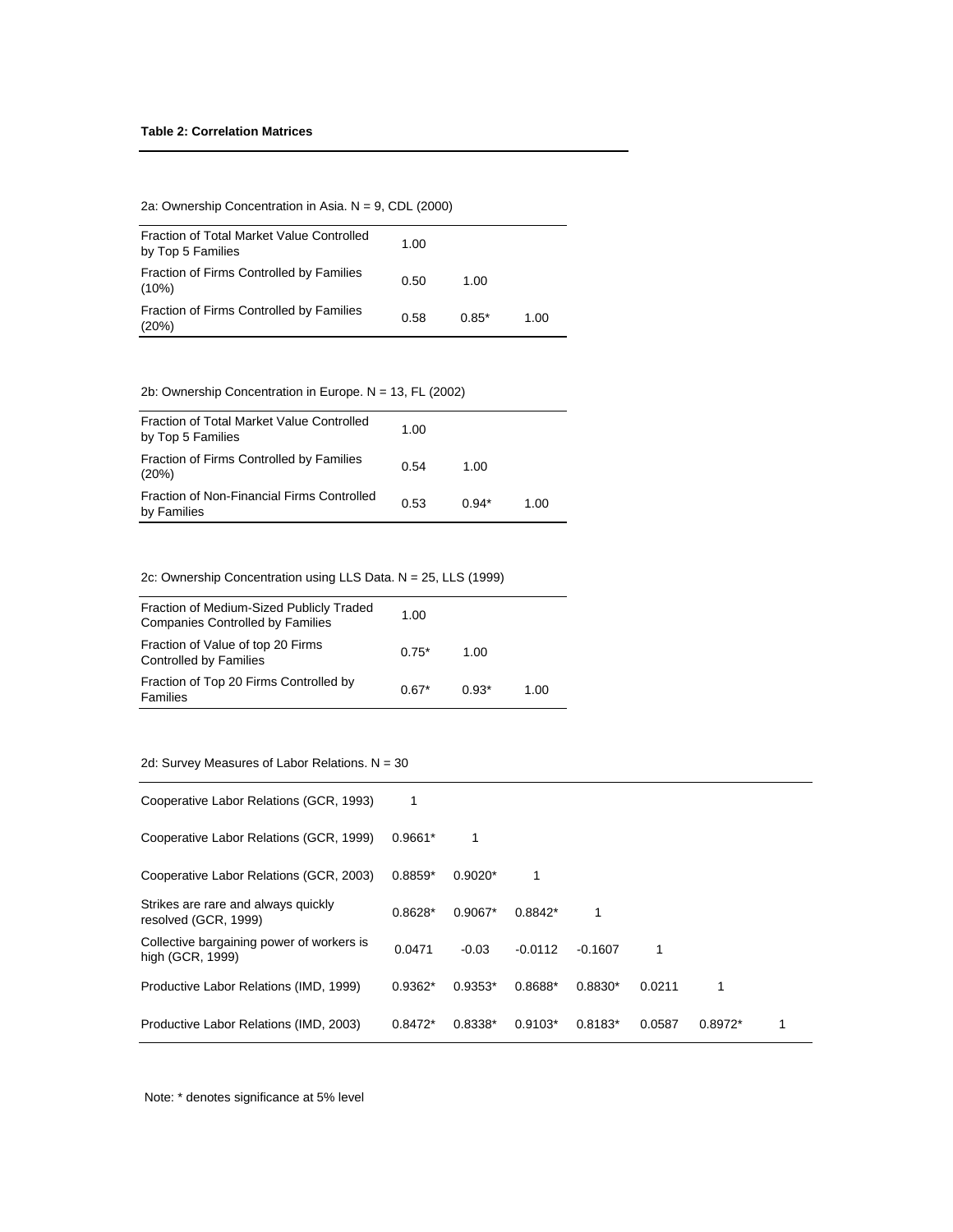|                                            | (i)                                            | (ii)                                                    | (iii)                                              | (iv)                                               | (v)                                                | (vi)                                               | (vii)                                              |
|--------------------------------------------|------------------------------------------------|---------------------------------------------------------|----------------------------------------------------|----------------------------------------------------|----------------------------------------------------|----------------------------------------------------|----------------------------------------------------|
|                                            | Fraction of Family-<br><b>Controlled Firms</b> | Share of Market<br>Cap. Controlled by<br>Top 5 Families | Principal<br>Component of<br><b>Family Control</b> | Principal<br>Component of<br><b>Family Control</b> | Principal<br>Component of<br><b>Family Control</b> | Principal<br>Component of<br><b>Family Control</b> | Principal<br>Component of<br><b>Family Control</b> |
| Sample                                     | <b>All Countries</b>                           | <b>All Countries</b>                                    | Asia                                               | Asia                                               | Europe + US                                        | West                                               | <b>All Countries</b>                               |
| Cooperative Labor<br>Relations (IMD, 2003) | $-0.09$                                        | $-0.05$                                                 | $-0.93$                                            | $-0.68$                                            | $-0.68$                                            | $-0.86$                                            | $-0.71$                                            |
|                                            | $-4.00$                                        | $-3.30$                                                 | $-3.59$                                            | $-3.81$                                            | $-2.99$                                            | $-3.49$                                            | $-5.10$                                            |
| Log(Population) in 1995                    | $-0.06$                                        | $-0.02$                                                 | $-0.82$                                            | $-0.99$                                            | $-0.48$                                            | $-0.55$                                            | $-0.47$                                            |
|                                            | $-2.65$                                        | $-1.35$                                                 | $-2.31$                                            | $-4.41$                                            | $-2.26$                                            | $-2.83$                                            | $-3.05$                                            |
| Log(GNP_Per_Capita)<br>in 1997             |                                                |                                                         |                                                    | $-0.72$                                            |                                                    | 0.55                                               |                                                    |
|                                            |                                                |                                                         |                                                    | $-3.29$                                            |                                                    | 0.84                                               |                                                    |
| Asia Dummy                                 |                                                |                                                         |                                                    |                                                    |                                                    |                                                    | 12.90                                              |
|                                            |                                                |                                                         |                                                    |                                                    |                                                    |                                                    | 3.00                                               |
| Asia Dummy *<br>Log(Population)            |                                                |                                                         |                                                    |                                                    |                                                    |                                                    | $-0.53$                                            |
|                                            |                                                |                                                         |                                                    |                                                    |                                                    |                                                    | $-1.92$                                            |
| Asia Dummy *                               |                                                |                                                         |                                                    |                                                    |                                                    |                                                    | $-0.70$                                            |
| Log(GNP_Per_Capita)                        |                                                |                                                         |                                                    |                                                    |                                                    |                                                    | $-2.80$                                            |
| N                                          | 30                                             | 30                                                      | 9                                                  | 9                                                  | 14                                                 | 21                                                 | 30                                                 |
| $R^2$                                      | 0.38                                           | 0.30                                                    | 0.68                                               | 0.90                                               | 0.46                                               | 0.48                                               | 0.70                                               |
| Adj. $R^2$                                 | 0.33                                           | 0.24                                                    | 0.58                                               | 0.84                                               | 0.36                                               | 0.38                                               | 0.64                                               |

Table 3: Ownership Concentration and Labor Relations, OLS regressions. "Principal Component" in columns (iii) to (vii) is the first principal component of the two measures of family control in columns (i) and (ii).

Note: Coefficients are in bold, t-statistics are listed below the coefficients. Asia includes the 9 countries from Claessens, Djankov and Lang (2000). The sample in column (v) includes the 13 countries in Faccio and Lang (2002) and the US from Gadhoun, Lang and Young (2005). The West sample includes Europe + US plus 7 additional countries with predicted values using data from La Porta, Lopez-de-Silanes and Shleifer (1999): Australia, Canada, Denmark, Greece, Israel, the Netherlands, New Zealand.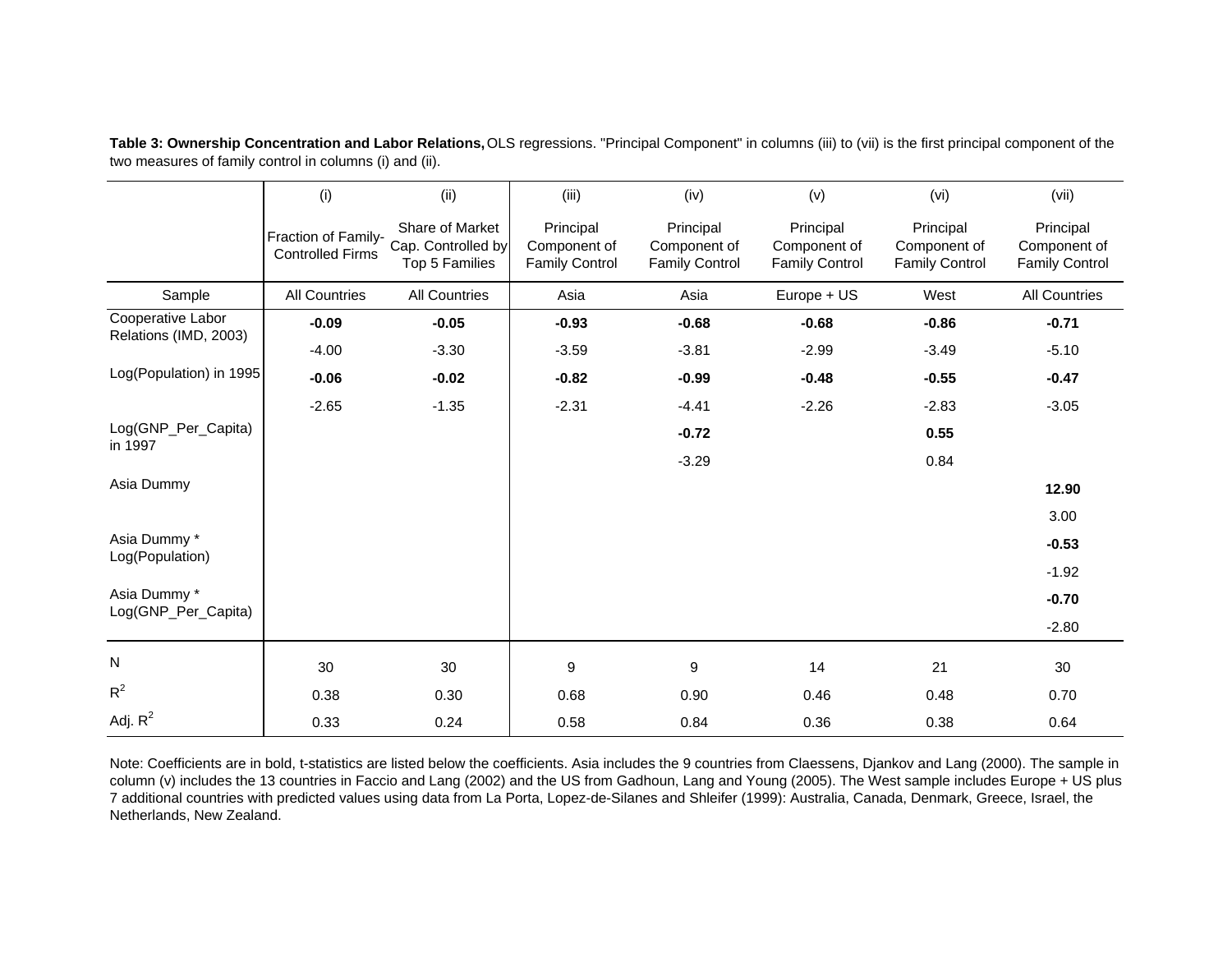|       |                                            | (i)                                                | (ii)                                               | (iii)                                              | (iv)                                               |
|-------|--------------------------------------------|----------------------------------------------------|----------------------------------------------------|----------------------------------------------------|----------------------------------------------------|
|       |                                            | Principal<br>Component of<br><b>Family Control</b> | Principal<br>Component of<br><b>Family Control</b> | Principal<br>Component of<br><b>Family Control</b> | Principal<br>Component of<br><b>Family Control</b> |
|       | Cooperative Labor                          | -0.65                                              | $-0.60$                                            | $-0.62$                                            | $-0.63$                                            |
| IMD03 | Relations                                  | $-5.79$                                            | $-4.33$                                            | $-3.16$                                            | $-4.17$                                            |
|       | Log(Population) in 1995                    | $-0.36$                                            | $-0.46$                                            | $-0.48$                                            | -0.37                                              |
|       |                                            | $-2.86$                                            | $-3.06$                                            | $-2.87$                                            | $-2.25$                                            |
|       | Asia Dummy                                 | 18.14                                              | 12.38                                              | 11.87                                              | 11.29                                              |
|       |                                            | 4.59                                               | 3.22                                               | 2.54                                               | 2.32                                               |
|       | Asia Dummy *                               | $-0.95$                                            | $-0.47$                                            | $-0.56$                                            | $-0.54$                                            |
|       | Log(Population)                            | $-3.79$                                            | $-1.88$                                            | $-2.00$                                            | $-1.99$                                            |
|       | Asia Dummy *                               | $-0.77$                                            | $-0.71$                                            | $-0.57$                                            | $-0.57$                                            |
|       | Log(GNP_Per_Capita)                        | $-3.19$                                            | $-3.19$                                            | $-1.81$                                            | $-1.77$                                            |
|       | <b>Oppressed Minorities</b><br>mechanisms  | $-1.19$                                            |                                                    |                                                    |                                                    |
|       |                                            | $-3.99$                                            |                                                    |                                                    |                                                    |
| LLSV  | Preemptive Rights for New<br><b>Issues</b> | -0.42                                              |                                                    |                                                    |                                                    |
|       |                                            | $-1.54$                                            |                                                    |                                                    |                                                    |
|       | Percent of Shares to Call<br>Meeting       | $-6.28$                                            |                                                    |                                                    |                                                    |
|       |                                            | $-2.21$                                            |                                                    |                                                    |                                                    |
| DZ    | <b>Private Benefits of Control</b>         |                                                    | 1.29                                               |                                                    |                                                    |
|       |                                            |                                                    | 0.96                                               |                                                    |                                                    |
|       | Rule of Law                                |                                                    |                                                    | 0.06                                               |                                                    |
|       |                                            |                                                    |                                                    | 0.46                                               |                                                    |
|       | Efficiency of Judicial<br>System           |                                                    |                                                    | $-0.16$                                            |                                                    |
| LLSV  |                                            |                                                    |                                                    | $-1.26$                                            |                                                    |
|       | Repudiation of Contract by<br>Government   |                                                    |                                                    |                                                    | 0.48                                               |
|       |                                            |                                                    |                                                    |                                                    | 1.20                                               |
|       | Risk of Expropriation                      |                                                    |                                                    |                                                    | $-0.77$                                            |
|       |                                            |                                                    |                                                    |                                                    | $-1.66$                                            |
|       |                                            |                                                    |                                                    |                                                    |                                                    |
|       | ${\sf N}$                                  | 29                                                 | 27                                                 | $30\,$                                             | $30\,$                                             |
|       | $R^2$                                      | 0.84                                               | 0.77                                               | 0.73                                               | 0.74                                               |
|       | Adj. $R^2$                                 | 0.77                                               | 0.70                                               | 0.64                                               | 0.66                                               |

**Table 4a: Alternate Theories**, OLS regressions. Dependent variable is principal component of degree of family control.

Note: Coefficients are in bold, t-statistics are listed below the coefficients. Sources : LLSV is La Porta, Lopez-de-Silanes, Shleifer and Vishny (1998) ; DZ is Dyck and Zingales (2004) .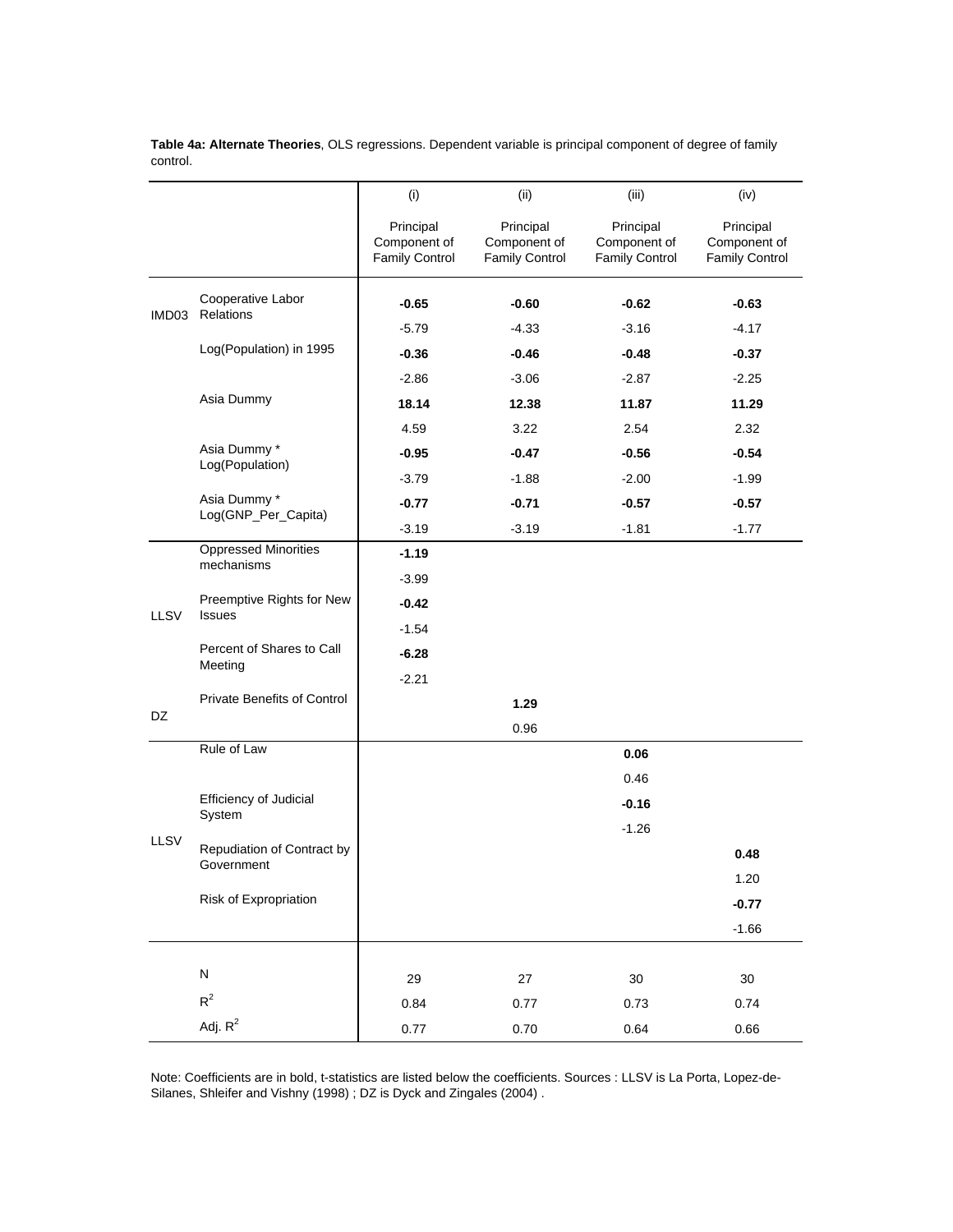|                                     |                                                         | (i)                                                | (ii)                                               | (iii)                | (iv)                                               | (v)           | (vi)                                               |
|-------------------------------------|---------------------------------------------------------|----------------------------------------------------|----------------------------------------------------|----------------------|----------------------------------------------------|---------------|----------------------------------------------------|
|                                     |                                                         | Principal<br>Component of<br><b>Family Control</b> | Principal<br>Component of<br><b>Family Control</b> | <b>State Control</b> | Principal<br>Component of<br><b>Family Control</b> | State Control | Principal<br>Component of<br><b>Family Control</b> |
|                                     | Cooperative Labor                                       | $-0.70$                                            | $-0.75$                                            | 0.01                 | $-0.80$                                            | 0.00          | $-0.57$                                            |
| IMD03                               | Relations                                               | $-4.15$                                            | $-3.50$                                            | 0.62                 | $-4.08$                                            | 0.36          | $-3.37$                                            |
|                                     | Log(Population) in 1995                                 | $-0.50$                                            | $-0.65$                                            | $-0.01$              | $-0.51$                                            | $-0.01$       | $-0.44$                                            |
|                                     |                                                         | $-2.98$                                            | $-2.69$                                            | $-0.42$              | $-2.48$                                            | $-0.68$       | $-2.57$                                            |
|                                     | Asia Dummy                                              | 11.71                                              |                                                    |                      |                                                    |               | 13.05                                              |
|                                     |                                                         | 2.19                                               |                                                    |                      |                                                    |               | 2.51                                               |
|                                     | Asia Dummy *                                            | $-0.50$                                            |                                                    |                      |                                                    |               | $-0.34$                                            |
|                                     | Log(Population)                                         | $-1.62$                                            |                                                    |                      |                                                    |               | $-0.98$                                            |
| Asia Dummy *<br>Log(GNP_Per_Capita) | $-0.61$                                                 |                                                    |                                                    |                      |                                                    | $-0.97$       |                                                    |
|                                     |                                                         | $-1.78$                                            |                                                    |                      |                                                    |               | $-3.28$                                            |
|                                     | <b>Index of Collective</b><br>Bargaining                | $-0.13$                                            |                                                    |                      |                                                    |               |                                                    |
| <b>BDLLS</b>                        |                                                         | $-0.17$                                            |                                                    |                      |                                                    |               |                                                    |
|                                     | Index of Employment<br>Protection                       | 0.98                                               |                                                    |                      |                                                    |               |                                                    |
|                                     |                                                         | 0.75                                               |                                                    |                      |                                                    |               |                                                    |
|                                     | Collective bargaining<br>GCR99 power of workers is high | $-0.17$                                            |                                                    |                      |                                                    |               |                                                    |
|                                     |                                                         | $-0.75$                                            |                                                    |                      |                                                    |               |                                                    |
| Roe                                 | Left-Right Political Scale,<br>1981-1991                |                                                    | $-0.06$                                            | $-0.05$              |                                                    |               |                                                    |
|                                     |                                                         |                                                    | $-0.13$                                            | $-2.07$              |                                                    |               |                                                    |
| <b>PV</b>                           | Proportionality of Voting,<br>1986-1990                 |                                                    |                                                    |                      | 0.10                                               | 0.02          |                                                    |
|                                     |                                                         |                                                    |                                                    |                      | 0.53                                               | 1.75          |                                                    |
|                                     | Importance of Family<br>(Question A001)                 |                                                    |                                                    |                      |                                                    |               | $-1.20$                                            |
| <b>WVS</b>                          |                                                         |                                                    |                                                    |                      |                                                    |               | $-0.96$                                            |
|                                     | Trust in People (Question<br>A165)                      |                                                    |                                                    |                      |                                                    |               | $-4.28$                                            |
|                                     |                                                         |                                                    |                                                    |                      |                                                    |               | $-1.37$                                            |
|                                     | N                                                       | 30                                                 | 16                                                 | 16                   | 21                                                 | 21            | 26                                                 |
|                                     | $R^2$                                                   | 0.72                                               | 0.63                                               | 0.51                 | 0.57                                               | 0.34          | 0.74                                               |
|                                     | Adj $R^2$                                               | 0.61                                               | 0.54                                               | 0.39                 | 0.50                                               | 0.22          | 0.63                                               |

**Table 4b: Alternate Theories (cont'd)**, OLS regressions. Dependent variable is principal component of degree of family control.

Note: Coefficients are in bold, t-statistics are listed below the coefficients. Sources : BDLLS is Botero, Djankov, La Porta, Lopez-de-Silanes and Shleifer (2004) ; Roe is Roe (2003) ; PV is Pagano and Volpin (2005) ; WVS is World Value Survey (1999-2002).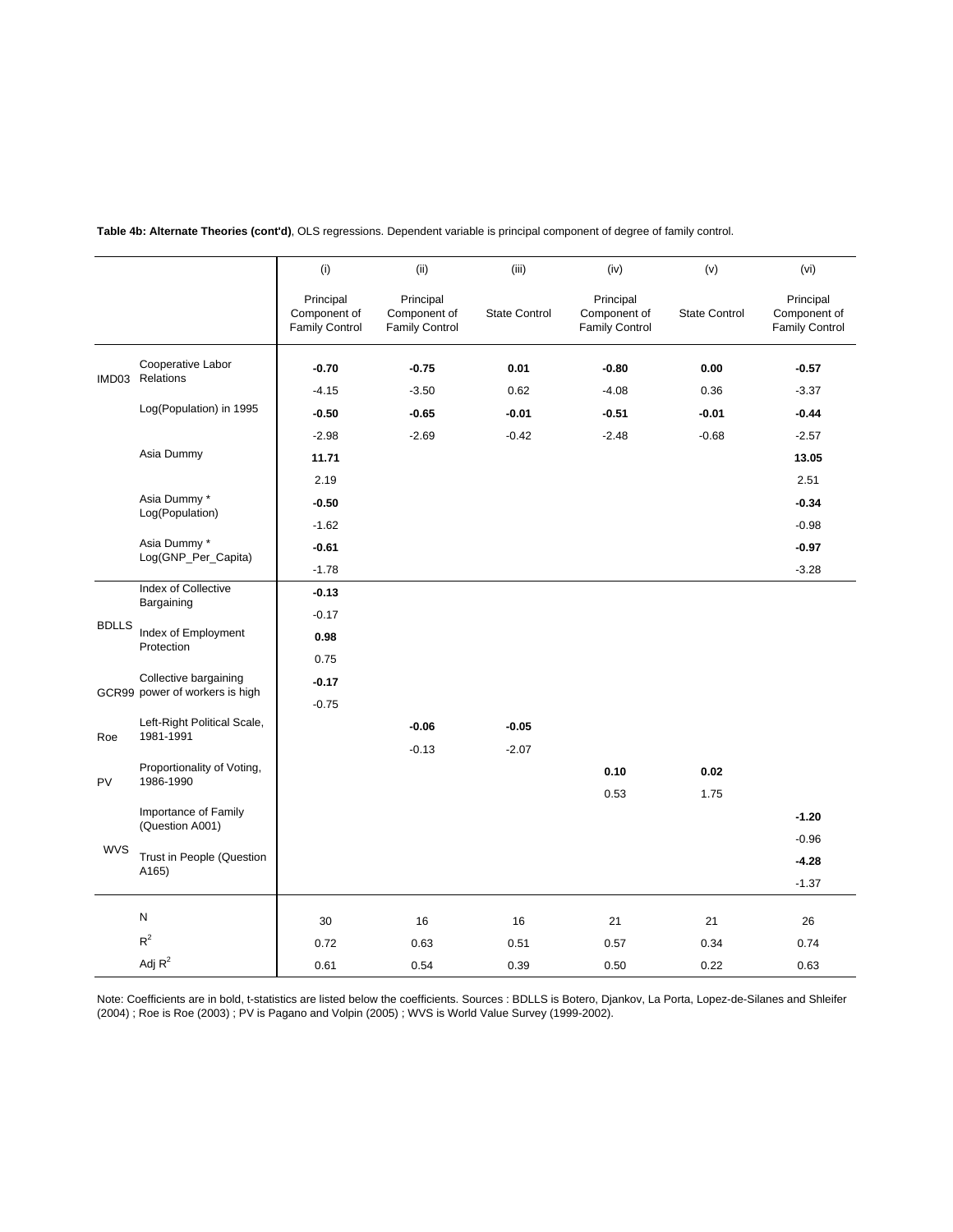#### **Table 5: Instrumental Variable Regressions**

|        |             | 1.11<br>(ii) | (iii)       | (iv) | /17  | (vi) |
|--------|-------------|--------------|-------------|------|------|------|
| Sample | Europe + US | West         | Europe + US | West | West | West |

|                                |          | Second-stage regressions: Dependent variable is principal component of degree of family control |          |          |          |          |
|--------------------------------|----------|-------------------------------------------------------------------------------------------------|----------|----------|----------|----------|
| Cooperative Labor<br>Relations | $-0.599$ | $-0.803$                                                                                        | $-0.608$ | $-0.74$  | $-1.527$ | $-1.536$ |
|                                | $-2.58$  | $-2.86$                                                                                         | $-2.89$  | $-2.22$  | $-2.74$  | $-2.09$  |
| Log(Population) in 1995        | $-0.323$ | $-0.524$                                                                                        | $-0.329$ | $-0.491$ | $-0.843$ | $-0.825$ |
|                                | $-1.81$  | $-2.79$                                                                                         | $-2$     | $-2.33$  | $-2.88$  | $-2.43$  |
| Anglo-Saxon Legal<br>Origin    | $-1.048$ | $-0.38$                                                                                         | $-1.033$ | $-0.428$ | $-0.119$ | 0.194    |
|                                | $-2.27$  | $-1.04$                                                                                         | $-2.39$  | $-1.09$  | $-0.25$  | 0.28     |
| German Legal Origin            | 1.037    | 1.117                                                                                           | 1.049    | 1.046    | 1.88     | 1.949    |
|                                | 2.62     | 2.18                                                                                            | 2.81     | 1.89     | 2.38     | 1.98     |
| Percentage of Catholics        |          |                                                                                                 |          |          | $-0.01$  |          |
|                                |          |                                                                                                 |          |          | $-1.12$  |          |
| Percentage of<br>Protestants   |          |                                                                                                 |          |          |          | 0.012    |
|                                |          |                                                                                                 |          |          |          | 0.89     |
|                                |          |                                                                                                 |          |          |          |          |
| N                              | 14       | 21                                                                                              | 14       | 21       | 21       | 21       |
| $R^2$                          | 0.91     | 0.707                                                                                           | 0.91     | 0.701    | 0.532    | 0.545    |

#### First-stage regressions: Dependent variable is cooperative labor relations

| Log(Population) in 1995      | $-0.588$ | $-0.411$ | $-0.654$ | $-0.447$     | $-0.282$ | $-0.31$  |
|------------------------------|----------|----------|----------|--------------|----------|----------|
|                              | $-4.27$  | $-3.03$  | $-5.37$  | $-3.08$      | $-1.85$  | $-2.16$  |
| Anglo-Saxon Legal<br>Origin  | 1.543    | 0.783    | 1.31     | 0.393        | $-0.046$ | 0.219    |
|                              | 3.57     | 2.32     | 3.21     | $\mathbf{1}$ | $-0.11$  | 0.46     |
| German Legal Origin          | 1.294    | 1.135    | 1.199    | 1.06         | 0.491    | 0.704    |
|                              | 3.13     | 2.5      | 3.15     | 2.16         | 0.94     | 1.39     |
| Percentage of<br>Protestants | 0.014    | 0.016    |          |              |          | 0.007    |
|                              | 2.62     | 3.15     |          |              |          | 0.97     |
| Percentage of Catholics      |          |          | $-0.014$ | $-0.012$     | 0.001    |          |
|                              |          |          | $-3.15$  | $-2.48$      | 0.1      |          |
| Crouch Variable              |          |          |          |              | $-0.02$  | $-0.013$ |
|                              |          |          |          |              | $-2.12$  | $-1.62$  |
| N                            |          |          |          |              |          |          |
|                              | 14       | 21       | 14       | 21           | 21       | 21       |
| $R^2$                        | 0.835    | 0.671    | 0.862    | 0.614        | 0.703    | 0.72     |

Note: Coefficients are in bold, t-statistics are listed below the coefficients. The Faccio-Lang sample includes the 13 countries in Faccio and Lang (2002) plus the US from Gadhoun, Lang and Young (2005). The West sample includes 7 additional countries with predicted values using La Porta, Lopez-de-Silanes and Shleifer (1999): Australia, Canada, Denmark, Greece, Israel, the Netherlands, New Zealand.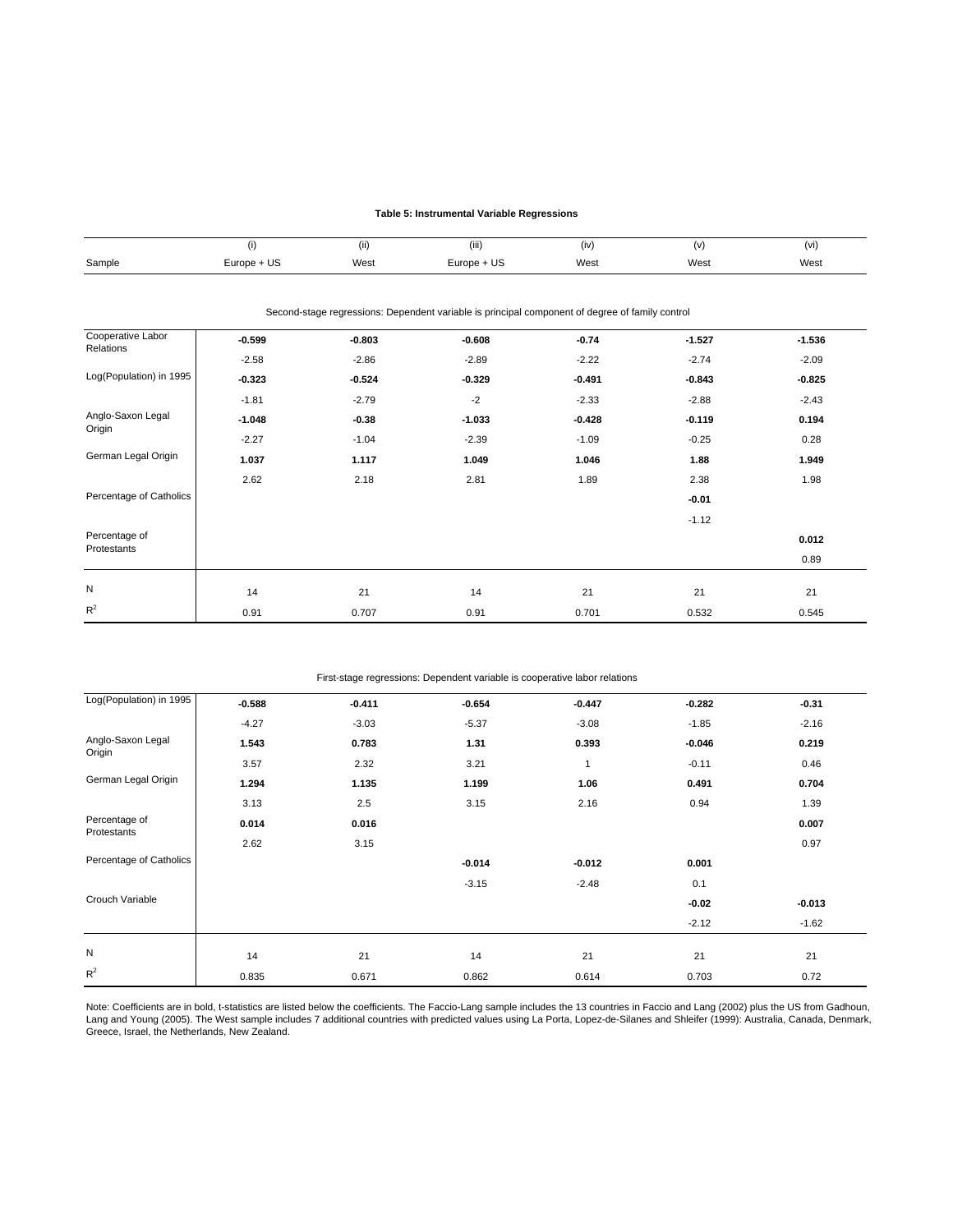

**Figure 1: Residual Labor Cooperation and Residual Family Control**

Note: Residuals of regression (vii) in Table 3. Labor cooperation and family control are first regressed on log(employment) and log(GNP per capita), interacted with a dummy for Asia.